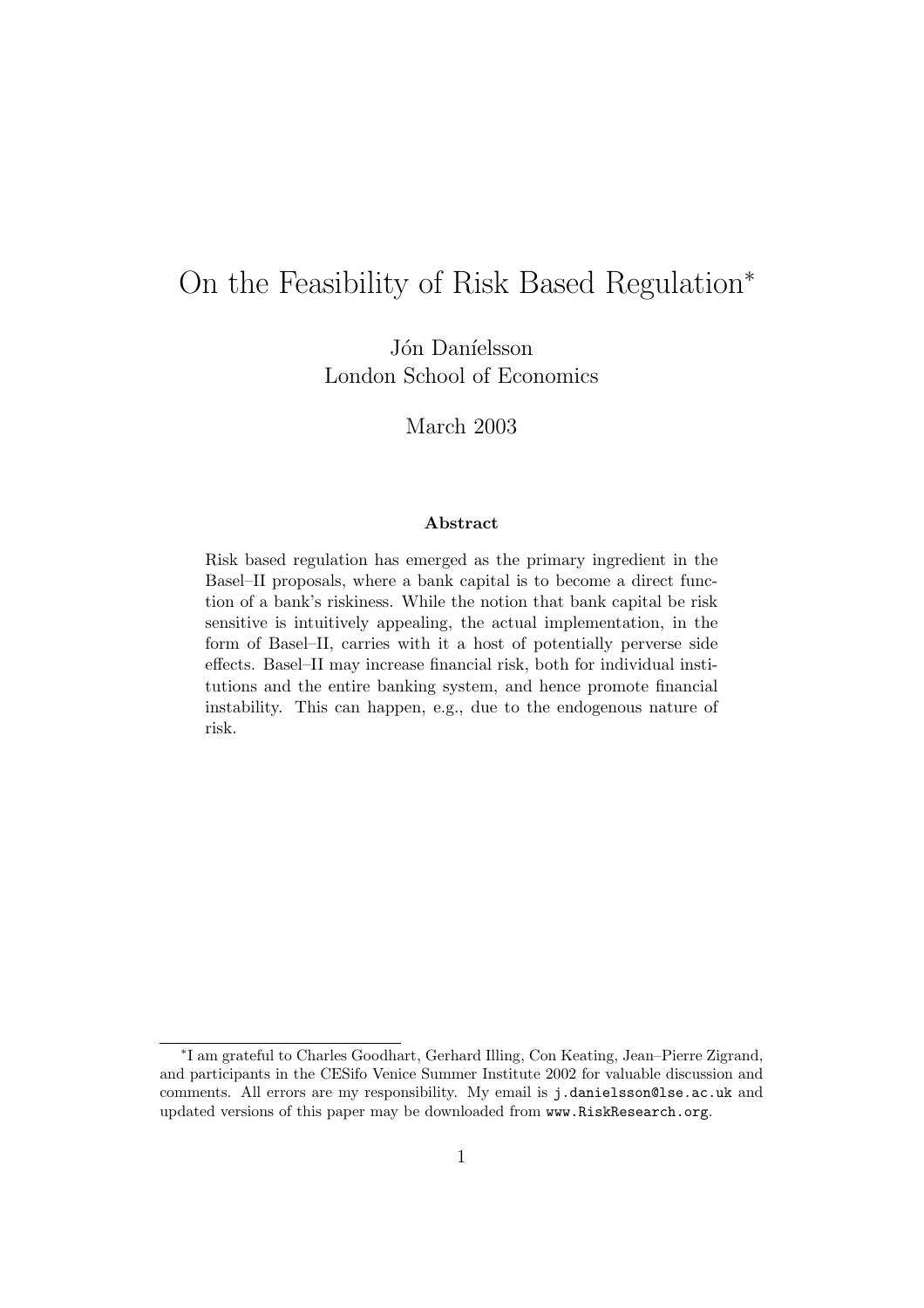### **1 Introduction**

Over time, financial regulation has evolved considerably, from lending of last resort<sup>1</sup> approach to deposit insurance and activity restrictions.<sup>2</sup> The latest fashion in banking regulation is *risk based regulation* which is a system whereby a bank's minimum capital is determined by a sophisticated risk model, operated within the bank, and audited by the supervisors. This idea is at the heart of the Basel–II Proposals. It is beyond the scope of this paper to discuss the rationale for banking regulation in general. The history of bank failures and their economic cost suggests that some form of regulation is inevitable. My interest here is to explore the twilight zone of Basel–II, in particular the financial economic context of the Proposals, their scope for effectiveness and any potential side effects.

Banking regulations have traditionally been designed and implemented on a local or national level. The fall of Bankhaus Herstatt in 1974 and Banco Ambrosiano in 1982, however, served as a reminder that banking is an international business, where international coordination is necessary for supervision to be effective. The absence of international cooperation can amplify the impact of individual failures, as it did in the Herstatt case. Herstatt and Ambrosiano prompted new thinking in banking regulation, with the Basel Committee (BC) on Banking Supervision given the role of formulating capital adequacy rules, culminating in the 1988 Capital Accord, setting minimum capital at 8%. A key feature of the 1988 Accord is that capital is *risk weighted*, a feature which has remained an integral part of subsequent regulatory proposals. In 1996, the Basel Committee proposed an amendment to the original Accord suggesting the use of internal models for the measurement of market risk. The perceived success of the 1996 Amendment, and the rather visible flaws in the original Accord have motivated the Basel Committee to apply the methodology of risk based regulation to operational and credit risk, with liquidity risk perhaps to follow.

Risk based regulation is based on the premise that the regulatory treatment of

<sup>&</sup>lt;sup>1</sup>Lending of last resort (LOLR) was proposed by Bagehot (1873) and first used in the rescue of Barings in 1890. LOLR depends on the central bank providing liquidity to financial institutions in crisis. As a such, it can be very effective in preventing the spread of contagion if used properly. Of course, LOLR inevitably implies moral hazard as well.

<sup>2</sup> Deposit insurance was set up to prevent crisis by reinforcing public confidence in the banking system. Deposit insurance however carries with it its own baggage of problems, and its dual use for consumer protection has proved to be especially problematic. Activity restrictions refers to regulators deciding what activities financial institutions can be engaged in. Along the way banking regulations have added e.g. solvency requirements, minimum capital, and supervision.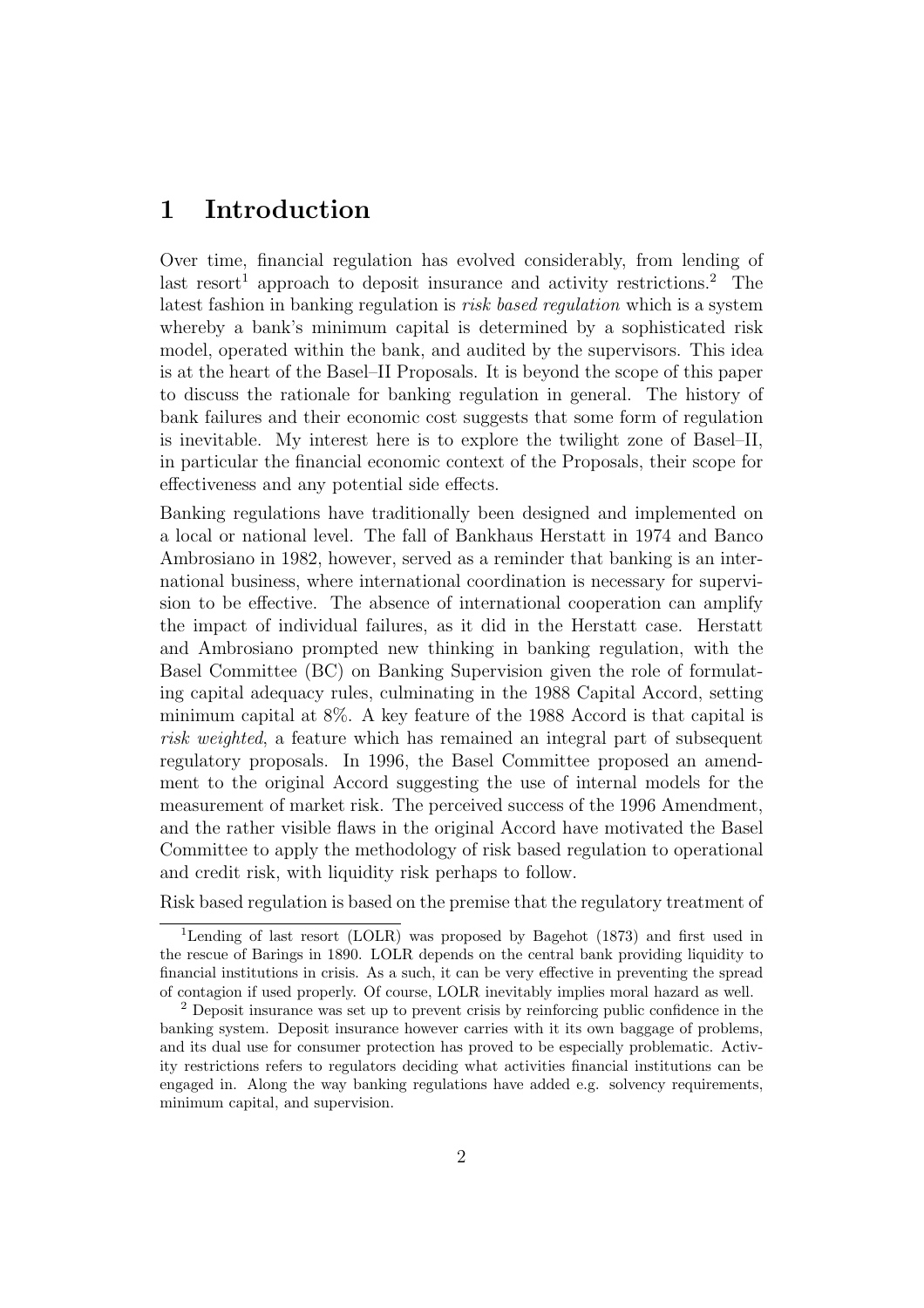individual banks reflects their riskiness, e.g., so that more risky banks have to carry a higher capital charge and perhaps be subject to closer scrutiny by regulators. The objective of these regulations is more macroprudential than microprudential in the terminology of Crockett (2000). In specific implementations the supervisors require financial institutions to measure and aggregate their risks and report some of this risk to the authorities and the financial community. Basel–II suggests a particular interpretation of risk based regulation by means of its three pillars; *minimum capital requirements*, the *supervisory review process*, and *market discipline*. Within this system, banks do have some leeway in how risk sensitive their regulatory treatment is, with smaller banks perhaps opting for the more standardized models in measuring risk, with the larger (and more relevant) banks opting for the internal models approach, where banks design their own (supervisory approved) risk models.

On the face of it, the concept of risk based regulation is very appealing. Some banks have successfully applied sophisticated risk models in their internal operations, and much would be gained if others did the same. After all, bank failures are costly, and impose significant externalities on the economy (see e.g. Honohan and Klingebiel, 2002), and in many cases are contagious, as a single institutional failure triggers a domino effects in bank failures.

But beauty is only skin deep, and the Basel–II Proposals have perhaps received more criticism than the Basel Committee and other proponents expected.<sup>3</sup> Most of the criticism of Basel–II originates from lobbying by individual banks and other special–interest groups. However, the Proposals have received more fundamental criticism, expressed both in the official comments as well as subsequent papers. This criticism ranges from doubts about the statistical models advocated in Basel–II, to financial economic analysis of the implications of Basel–II. In this paper I focus on two criticisms of Basel–II:

- **A Procyclicality:** The potential for procyclicality is downplayed, both in the actual Proposals as well as public statements by supervisors. Recent financial economic research suggests that the possibility of vicious feedback loops between prices, volatility, and liquidity is considerable in times of crisis, and that the current Basel–II may actually amplify these vicious feedback loops.
- **B Statistical Measurement of Risk:** The Proposals place considerable faith in the ability of statistical models to accurately measure risk. ("Banks are pretty well able to price credit risk" Crockett, 2003). How-

<sup>3</sup>Witness the official comments "The New Basel Capital Accord: Comments received on the Second Consultative Package", currently at www.bis.org/bcbs/cacomments.htm.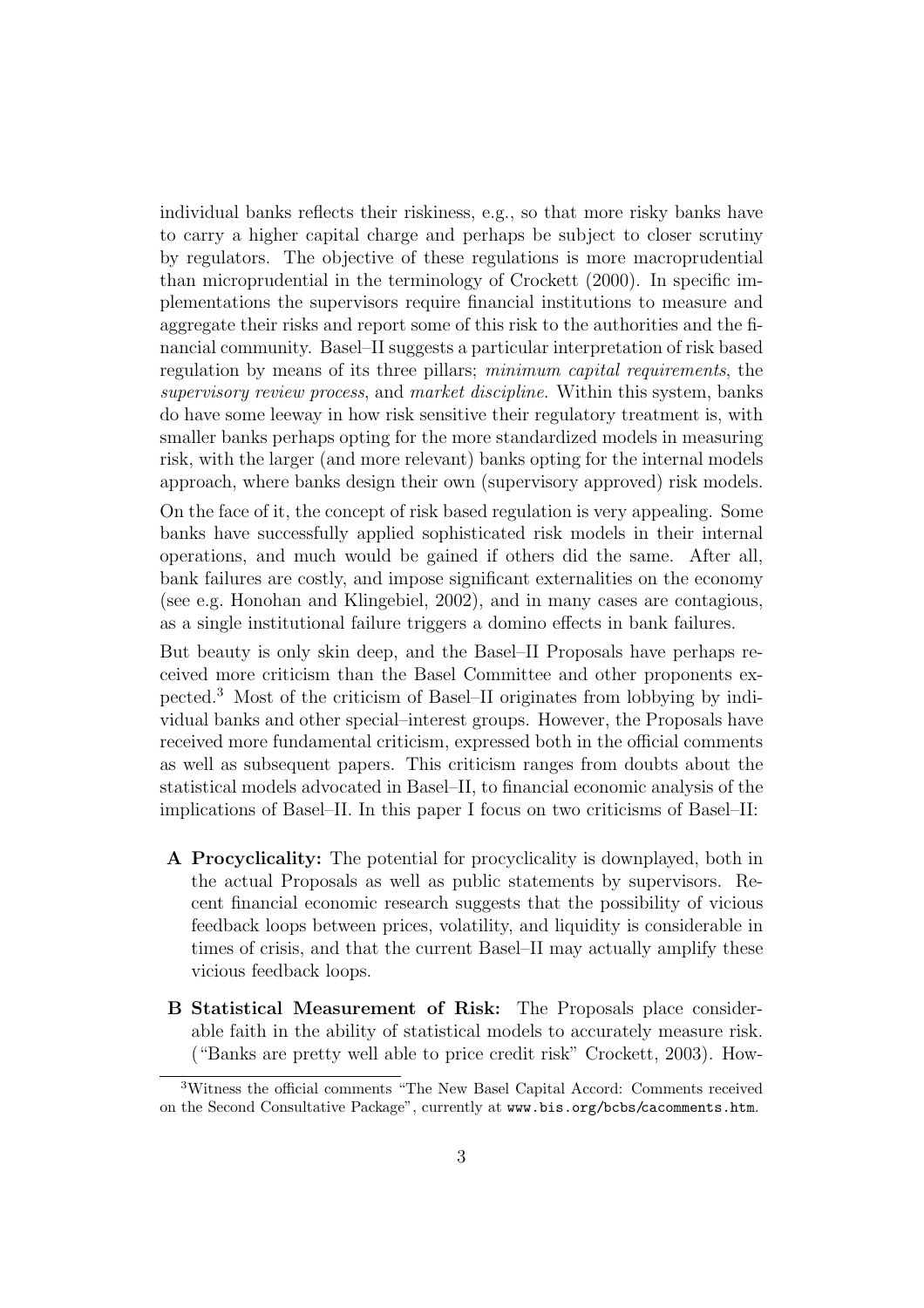ever, recent methodological advancements, e.g., coherent risk measures and nonlinear dependence, cast considerable doubt on the accuracy of measured risk.

While the proponents of Basel–II sometimes acknowledged some of these criticisms, the common rejoinder is that banks are too important to be left unregulated and that Basel–II is the best regulatory mechanism on offer. I think such comments are shortsighted. A criticisms of Basel–II does not imply that banks should not be regulated, indeed, banking regulations probably inevitable, it is important to make sure it is effective without imposing too many burdens on the institutions themselves. This is the test that Basel–II fails. The financial system is a complex organism, comprising of a large number of individuals making decisions. This implies that the financial system, especially in the aggregate, is not easily amiable to be described by a set of engineering equations describing risk. Such modelling of risk is much akin to the old-style Macro models where the entire economy was described by a relatively small number of equations. As demonstrated by *rational expectations*, a key flaw in the old-style macro models is that they are not invariant under observation. The same flaw applies to traditional risk models, implying that risk is endogenous.

An effective regulatory mechanism needs to take into account the possibility of procyclicality and incorporate recent advancements in the statistical modelling of risk. As the quotes below demonstrate, key banking supervisors dismiss such criticism, but it is revealing that the propensity for procyclicality is rejected out of hand without any evidence. Hence, the basic criticism stands. It would be much better if the Basel Committee acknowledged that the world is more complex than assumed by Basel–II, and incorporate risk endogeneity and non-linear dependence into the Capital Accords.

# **2 On the Nature of Financial Risk and Decision Making**

Suppose before leaving your house you note that the weather forecast reports a high probability of rain, and as a consequence you carry an umbrella. You are therefore hedging against rain. Perhaps other people make the same observation and also carry the rain hedge. In spite of this, the probability of rain does not change; the probability of rain is *exogenous* to the decision– making process.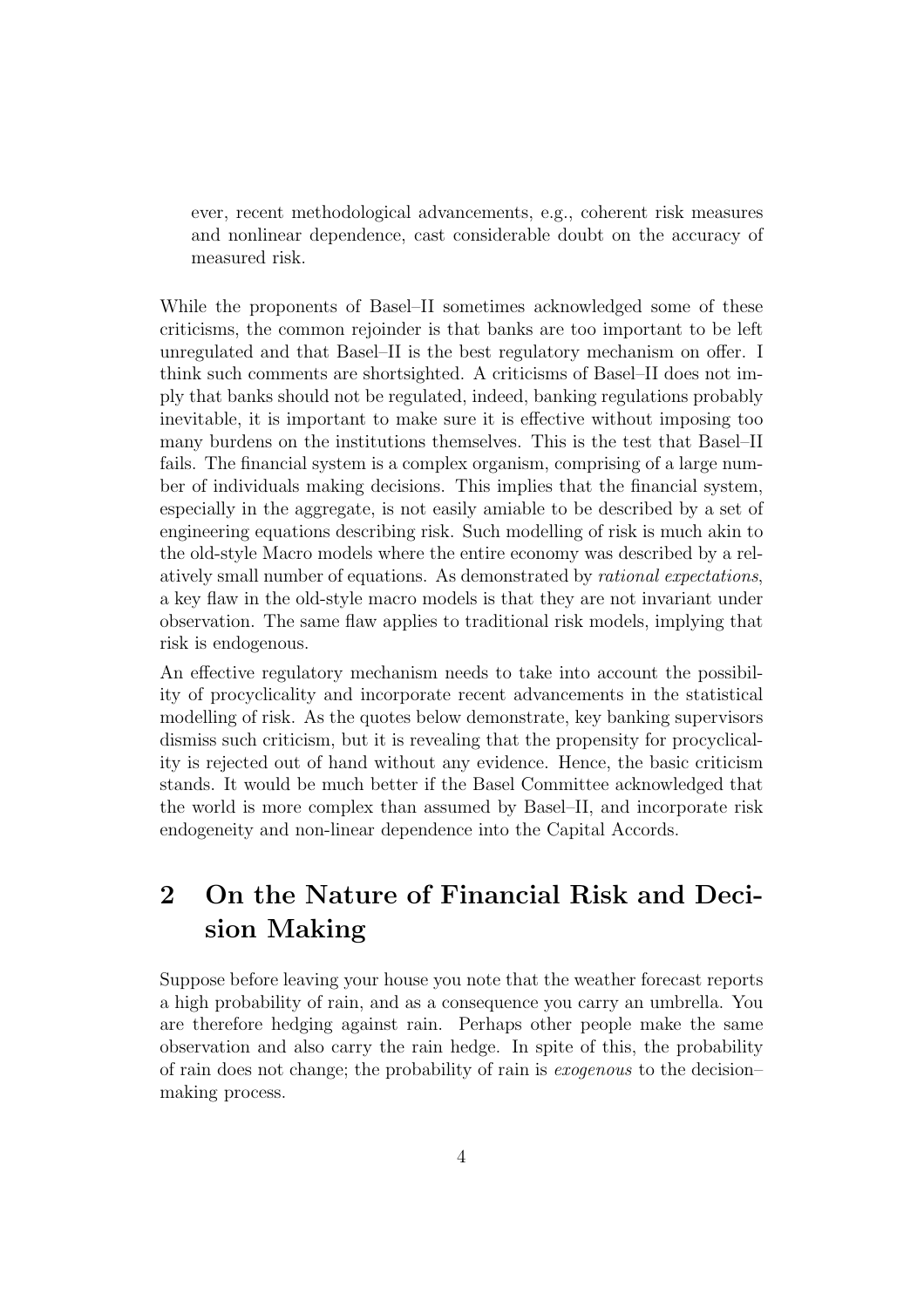Alternatively, suppose that after checking the financial news in the morning you reach the conclusion that risk in the markets has increased which in turn prompts you to hedge against this risk. In doing so you have an infinitesimal effect on the statistical properties of market prices. If somebody else reaches the opposite conclusion, i.e., that risk is decreasing, perhaps the effects of both of your trading strategies cancel each other out. If however this person agrees with you, then the impact on the statistical properties of market prices is even higher. If a significant number of people reach the same conclusion, the impact on market prices could be substantial. In other words, in contrast to the weather, market prices are *endogenous* to the decision–making process, implying that hedging and risk based regulations have the potential to be procyclical.

Recent research has studied the heterogeneity in bank behavior, addressing such issues as the impact of risk constraints and risk regulations on the statistical properties of market prices. The focus of this research is not on average or typical market conditions but instead on financial crisis. Two such research agendas are the global games model of Morris and Shin (1998, 1999) and the constrained general equilibrium model of Daníelsson and Zigrand (2003).

### **2.1 Global Games and Endogenous Prices**

The idea that investors not only react to economic fundamentals dates back to the very beginning of modern economic analysis. An interesting take on this is provided by Keynes (1936, General Theory p. 156):

"professional investment may be likened to those newspaper competitions in which the competitors have to pick out the six prettiest faces from a hundred photographs, the prize being awarded to the competitor whose choice most nearly corresponds to the average preferences of the competitors as a whole"

Morris and Shin  $(1998, 1999)^4$  (MS) formalize this idea where they surmise that economic agents do not play *a game against nature* but instead a game

<sup>4</sup>Heinemann (2000) shows was that when there is large noise, the exact distribution of the noise is important for the equilibrium outcome. When noise is small, there is always a unique equilibrium. Note that the statement by Jorion (2002, pp. 120) "Heinemann (2000), for example, has shown that the conclusions of Morris and Shin (1998), which are the basis for their more recent paper, can be overturned in a more general model." is apparently based on misunderstanding. Moreover, Heinemann and Illing (2002) show that this solution can be obtained as an iterated dominance solution.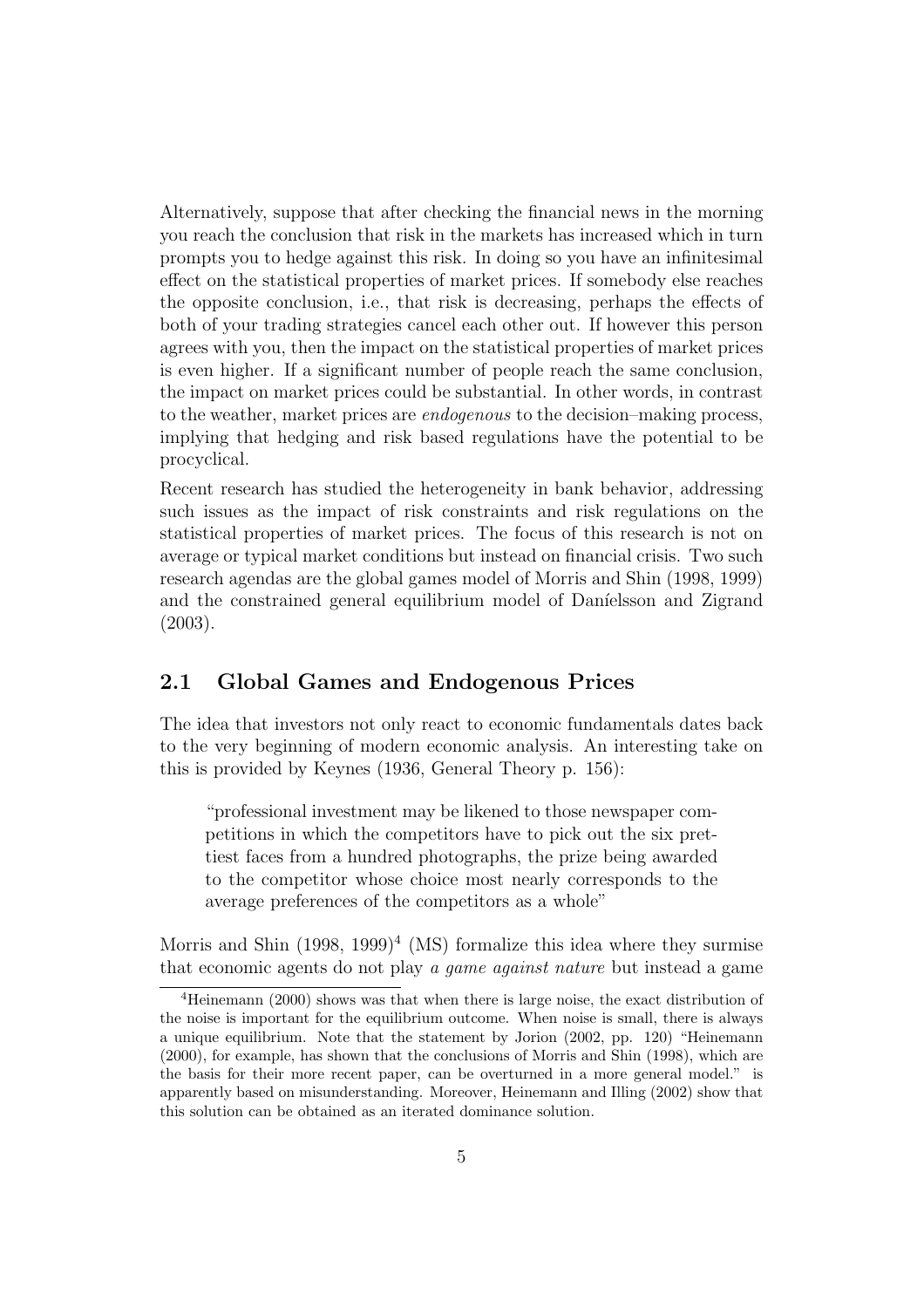against nature and other agents, simultaneously.

The key innovation of MS is in identifying a model where one equilibrium, and thus one price, characterizes the model solution. This unique equilibrium emerges because agents use *switching strategies*, where agents change positions depending on their view of the fundamentals and each other.

In their model, in the minds of market participants, market fundamentals vie with the opinions of other market participants as a guide to investment strategy. Each agent makes a decision based on his view of the fundamentals, where he also explicitly considers that other agents are doing exactly the same. In this case, the actions of various market participants become mutually reinforcing. However, while most information is common to all market participants, some is not. This can happen because the sheer volume of information is so overwhelming that no single agent can absorb it. These assumptions lead to one equilibrium. MS tackle this problem with a unique theoretic device called *global games*.

The intuition behind the global games model can be demonstrated by analyzing speculative attacks on a currency. Suppose that some financial institutions regard a particular currency overvalued, and attempt to exploit this, perhaps by selling the currency in futures markets. If however other market participants do not share this opinion, the trading strategy may lead to losses. In contrast, if many or most other market participants agree, and execute similar trading strategies, this becomes a self–fulfilling prophecy, the currency becomes a subject to a speculative attack, possibly leading to a devaluation. In this case, a small change in the external environment can *trigger* a large and sudden change in the actions of market participants. For example, suppose exchange rates are at a particular level, a small remark by a government official can trigger an instant big change in exchange rates.

#### **2.2 Surprising Consequences of Risk Constraints**

A related question is how imposing risk constraints on optimizing economic agents alters their behavior. Daníelsson and Zigrand (2003) (DZ) address this question in a general equilibrium model. Their model is a standard general equilibrium model, providing baseline results. They follow common modelling practice by endowing financial institutions with their own utility functions (such as in Basak and Shapiro, 2001). The effects of externally imposed risk constraints are analyzed by subjecting some, but not necessarily all financial institutions to value–at–risk (VaR) type risk constraints. While it is to be expected that a constrained general equilibrium model will gener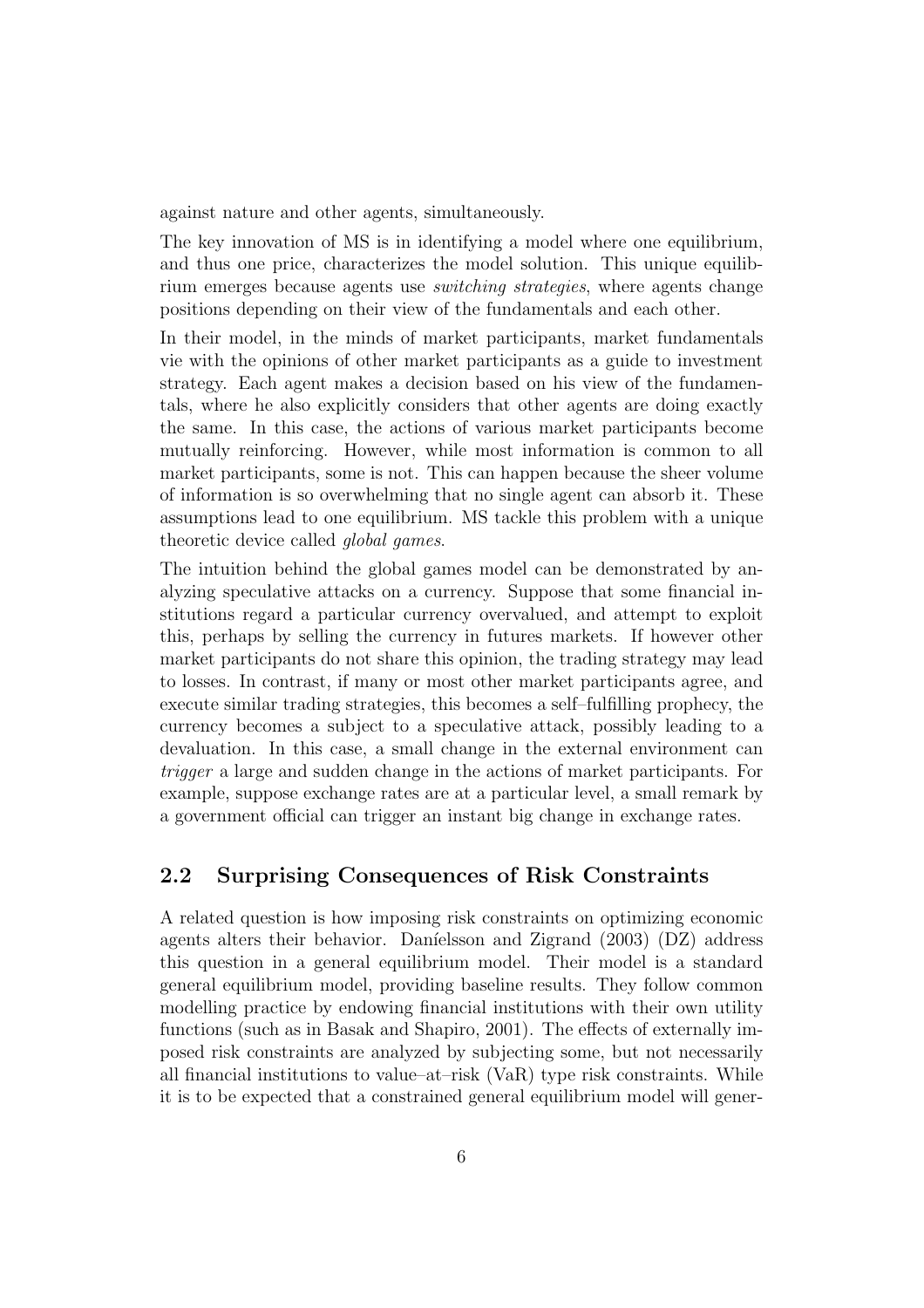ate qualitatively different results than an unconstrained model, some of the implications of risk constraints are quite interesting.

The benchmark DZ model is a standard two period general equilibrium model with heterogeneous risk averse agents and noise traders. In the first period agents have heterogeneous random endowments of a number of risky assets as well as a riskless asset. The risky assets provide normally distributed payoffs in the second period. The agents are also heterogeneous in risk aversion, and have CARA utility. The noise traders simply submit market orders. This in turn induces trading, price formation, and a price volatility level. Note that market clearing is assured. The benchmark economy results in first–best outcomes and hence has no externalities that merit regulation.

DZ consider systemic crisis to be an event where the entire financial system collapses, capturing an event where the real outputs of all assets drops to zero. A free-riding externality induces agents to disregard the eventual effects of their actions on the global system. The probability of a systemic crash increases along with imbalances in agents risk taking. This is a stylized way of capturing the domino effects resulting from the failure of extremely levered financial institutions. This gives rise to externalities because market participants do not internalize this domino effect into their optimization. Their notion of extreme risk taking increasing systemic risk is analogous to a Lucas (1978) tree asset economy.

In theory, this formulation of systemic crises would suggest some form of optimal regulation. DZ however focus on the general framework of the 1996 Amendment and the Basel–II proposals (VaR), and limit the amount of risk agents are allowed to bear. Providing that these risk constraints are sufficiently restrictive, such regulation can effectively reduce or even eliminate systemic risk due to excessive risk taking.

Imposing Basel style constraints on the benchmark economy obviously has real consequences on outcomes, and a detailed understanding of these secondary impacts is essential for the effective evaluation of the pros and cons of the chosen regulatory structure. In the risk-constrained economy risksharing, risk premia, volatility, liquidity, asset price comovement, and market clearing are all affected. Furthermore, the tighter the constraint, the greater the impact becomes.

Compared to the benchmark economy, market prices and liquidity will be lower in the regulated economy with volatility and expected excess returns higher. This is reminiscent of the effect of portfolio insurance on optimal asset holdings found in (see e.g. Grossman and Zhou, 1996; Basak and Shapiro, 1995; Gennotte and Leland, 1990). Note that the constraint in this case is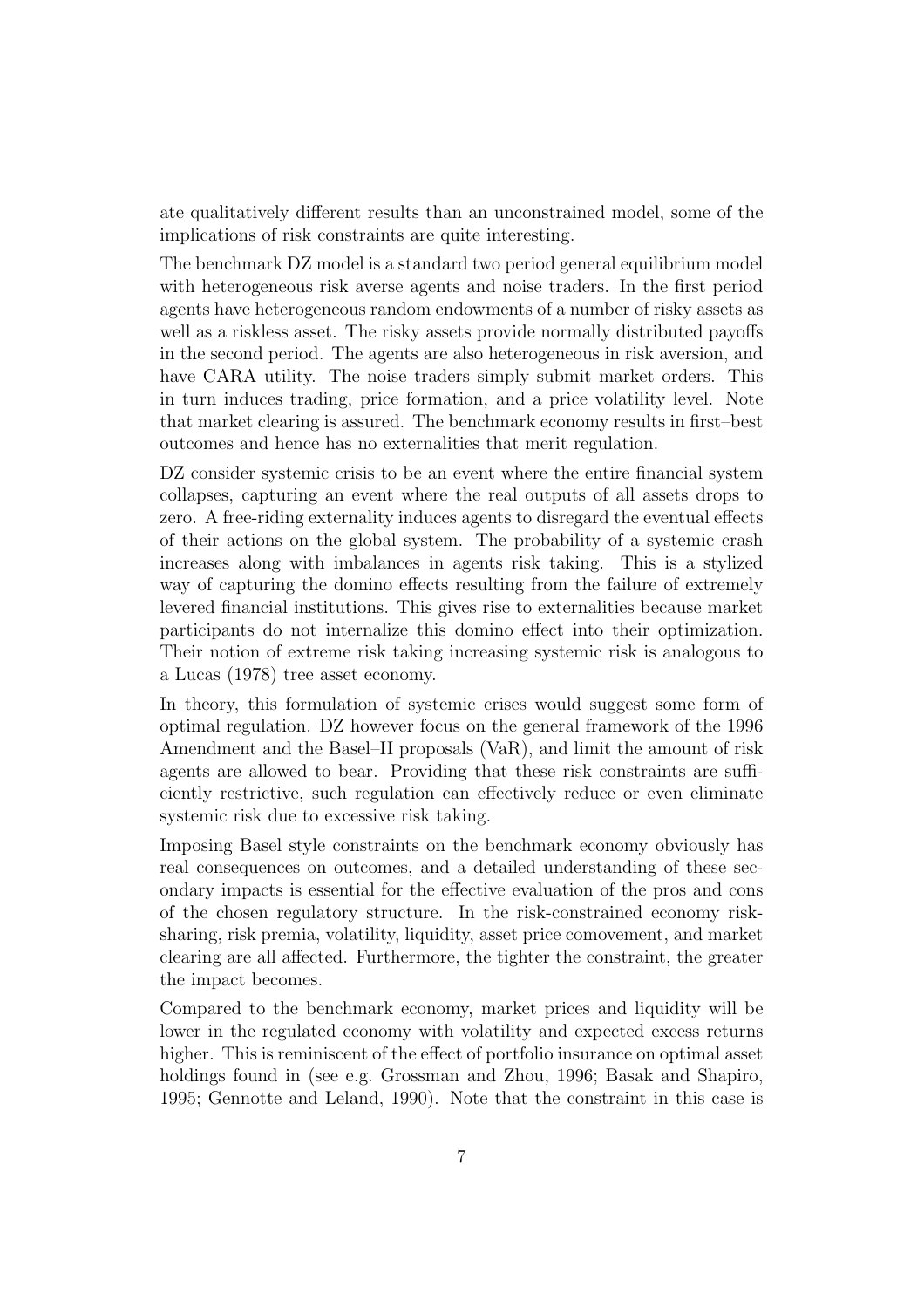different than in Basak (2002) explaining why his results are different.

Even if assets have independent payoffs, sufficiently binding regulations will cause some agents to adjust their risk position by scaling down their holdings in the risky assets, thereby introducing comovements. This effect will be most pronounced during financial crisis, introducing the potential for an endogenous increase in correlation. In their final result, DZ demonstrate that risk constraints may prevent market clearing in some circumstances. Furthermore, the probability of markets not clearing increases with the tightness of the risk constraint. The only way to ensure market clearing in all circumstances is to exempt some institutions from risk constraints.

### **2.3 Incentives for Effective Risk Management**

Daníelsson et al. (2002) study the impact of risk based supervision on a financial institution's preference for alternative risk management systems. They model the bank as a principal–agent relation between a bank's board of directors (principal) and a dedicated risk manager (agent), where the bank is subject to risk regulation. They consider two alternative categories of risk management systems, one with *fine risk monitoring* and the other with *coarse risk monitoring*. These systems are based on the IRB and standard approaches, respectively.

They reach three main results. First, in the absence of regulatory supervision, financial institutions prefer the higher quality *fine* system, if the direct costs of such a system are sufficiently low. Second, the addition of regulation may cause the financial institutions to reverse this choice, i.e. financial risk regulation provides incentives for banks to implement a lower quality risk management system than they would in the absence of regulation. Finally, when the supervisor decides to affect the implementation of the system, he affects asset volatility and hence introduces procyclicality.

### **3 Risk is Endogenous**

Most, if not all, risk management models in operation are implicitly based on the assumption that financial institutions are price takers, i.e., the financial institution can measure the statistical properties of prices, and forecast some of these properties, but does not influence them. From the point of view of individual financial institutions, these assumptions are relatively innocuous, especially in times of stability. A fundamental assumption in these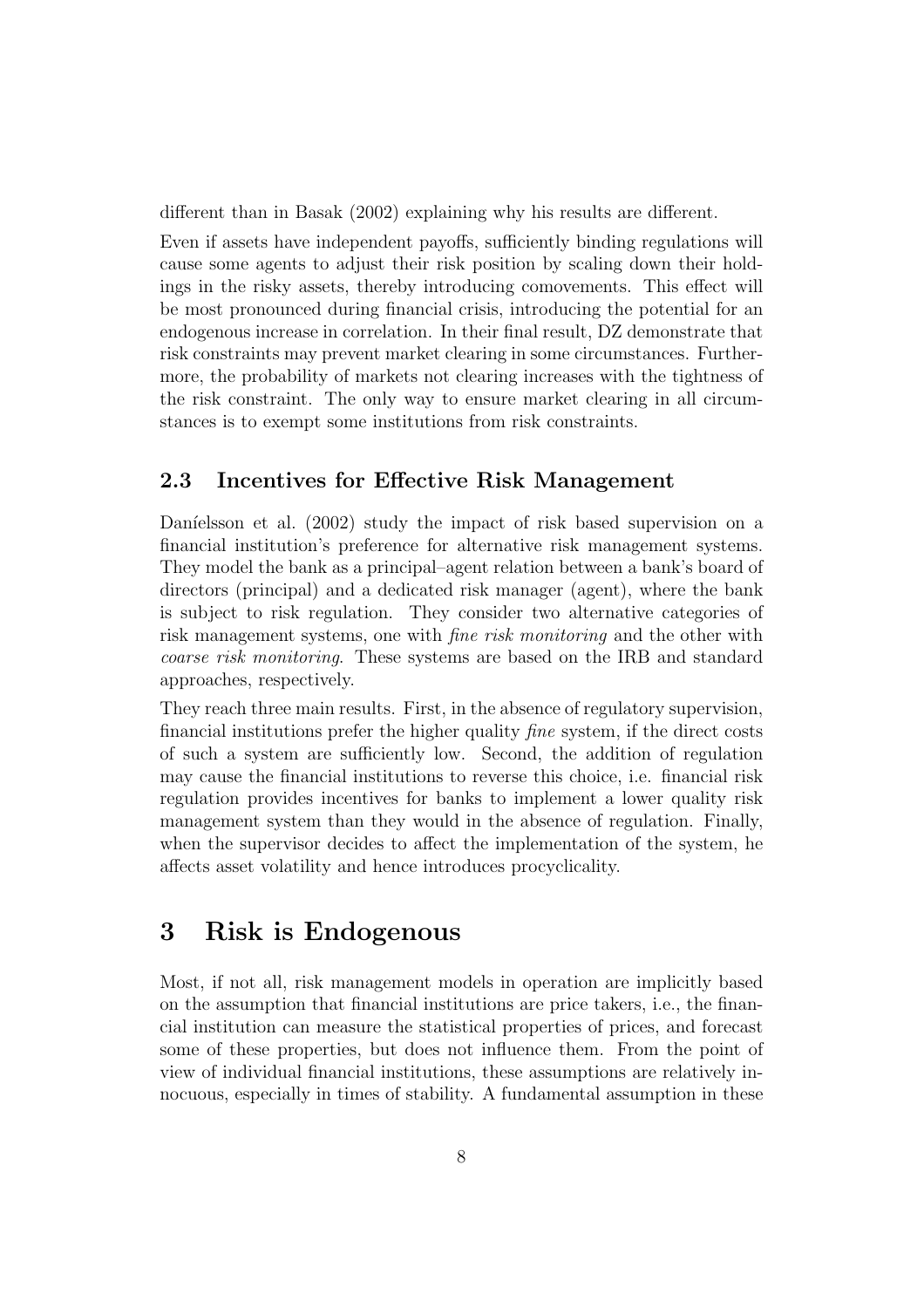models is that they are backward looking, i.e., risk is forecasted and the models designed and tested with historical data. A good example of such methodology is value–at–risk, (see Appendix A for more details on VaR.). Indeed, such backward looking statistical models can provide a relatively accurate measures of risk, especially when advanced modelling techniques are employed, explicitly addressing non–normality and non-linear dependence. In day-to-day applications, such as pricing or hedging, assuming that prices are exogenous is typically a simplifying assumption in the modelling process, and incorporating endogeneity or liquidity risk may not be of much value. In this, the risk models resemble the old-style macro models of the 1950s and '60s, which were effectively put to rest by economic events in the '70s and rational expectations economics.

It is however important to recognize that risk is not exogenous and that the endogeneity appears at the worst moment, when markets are unstable or in crisis. It is of course this property of endogenous risk that makes it so hard to model because very few financial crisis are observed, and it's not possible to effectively model statistically the endogeneity when markets are more stable. The nature of endogenous risk can be illustrated by real world examples, e.g., the 1987 crash, the 1998 Russia/LTCM crisis, and the 1998 yen/dollar carry trades.

### **3.1 The 1987 crash**

No consensus exists about the causes of the 1987 stock market crash, and several plausible explanations have been advanced. Indeed, it is likely that several factors contributed to the crash. It is however clear, (see e.g. Brady Commission, 1988; Shiller, 1987), that a major contributory factor to the 1987 crash was the use of portfolio insurance for the dynamic replication of put options.<sup>5</sup> When the market was generally on the rise, executing these trading strategies was a simple matter, however, when the market started falling, everybody employing portfolio insurance had to execute similar trading strategies. Effectively, a large number of market participants were acting

<sup>5</sup>The actual causes of 87 crash are still controversial. In particular, empirical studies of the crash have met with limited success. Furthermore, Roll (1988, 1989) argues that (US) domestic explanations for the crash are not valid because of the international nature of the crash, i.e., all major markets experienced the crash at the same time. However, this argument ignores the price dominance the U.S. equity markets have over the rest of the world. By focusing on daily data, Roll's is affected by asymmetry in exchange opening hours, and the relative coarse granularity is observation frequency implies that it is impossible to observe causality patterns which are likely to happen intraday, and wash out in the daily aggregate.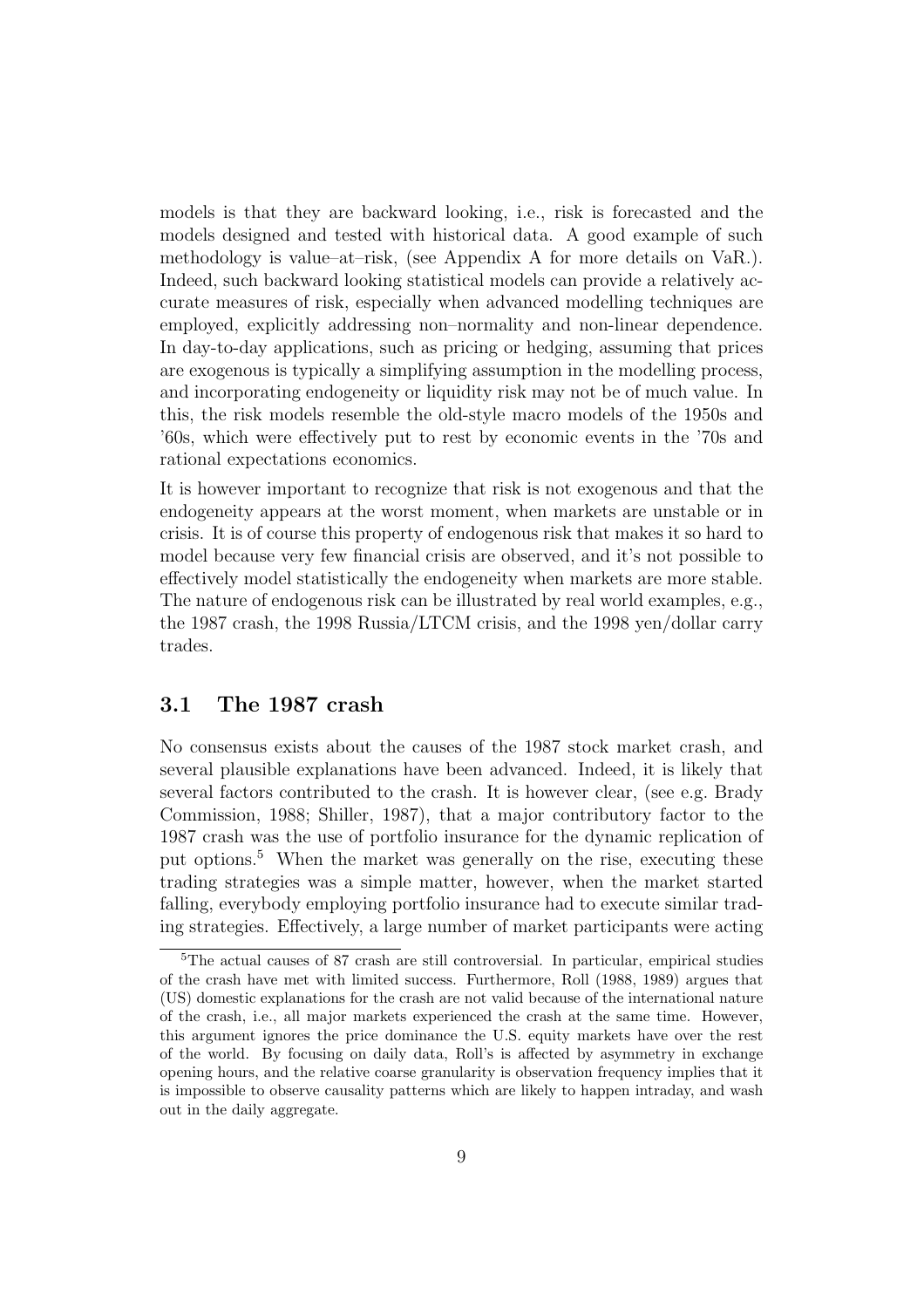#### as one.

According to the Brady Commission about \$60–\$90 billion was in formal portfolio insurance, or about 3% of pre–crash market cap. On Oct 14 1987 (Wedesday) to Oct 16 (Friday) market decline was 10%, and sales dictated by dynamic hedging, were \$12bn. while actual sales (cash + futures), were \$4bn., implying substantial pent up selling pressure the next Monday.

Portfolio insurance implies using the option *delta* as a key part of dynamic hedging portfolio management. When the stock price falls, delta increases, and investors needs to either sell the stock or acquire more of the hedge to retain the insurance. Conversely, if the stock price increases the investors would sell the hedge and buy the stock. Therefore, portfolio insurance is a sell cheap— buy expensive trading strategy. During the crash, portfolio insurance contributed to the formation of a vicious feedback loop between prices, volatility, and liquidity. The recovery of the market soon after the crash implies that no fundamental factors were responsible.

#### **3.2 The 1998 Russia/LTCM crisis**

Endogenous risk also played a key role in the 1998 Long Term Capital Management (LTCM)/Russia crisis. A key LTCM trading strategy was *carry trades* and *convergence trades*, for example on the run—off the run treasuries. The success of LTCM attracted competition both from other hedge funds as well as the proprietary trading desks of commercial banks. As a result, spreads were narrowing, and LTCM was forced to venture into uncharted territory in search of profitable trades. One important bet made by LTCM was volatility, which was close to its historical high in the summer of 1998, and at its second highest monthly volatility since the great depression, after October 1987.. Contrary to expectations, volatility did not decline, and in late summer LTCM was extremely levered. It only took a small shock, i.e. the Russian default, to trigger the crisis. In a stylized scenario, whilst extremely levered, LTCM received margin calls, forcing it to unwind leveraged trades, causing prices to drop further, causing more distress, and more margin calls. A vicious feedback loop was formed because of the mutually reinforcing effect of de–leveraging. Furthermore, distress and margin calls entails increasingly short trading horizons. Was LTCM just hugely unlucky? What is the probability of experiencing the price moves seen in 1998? By looking at historical data prior to the crisis, it looks like LTCM was hit by "a perfect storm". However, by analyzing this from an endogenous risk point of view, the probability of the crisis was very high.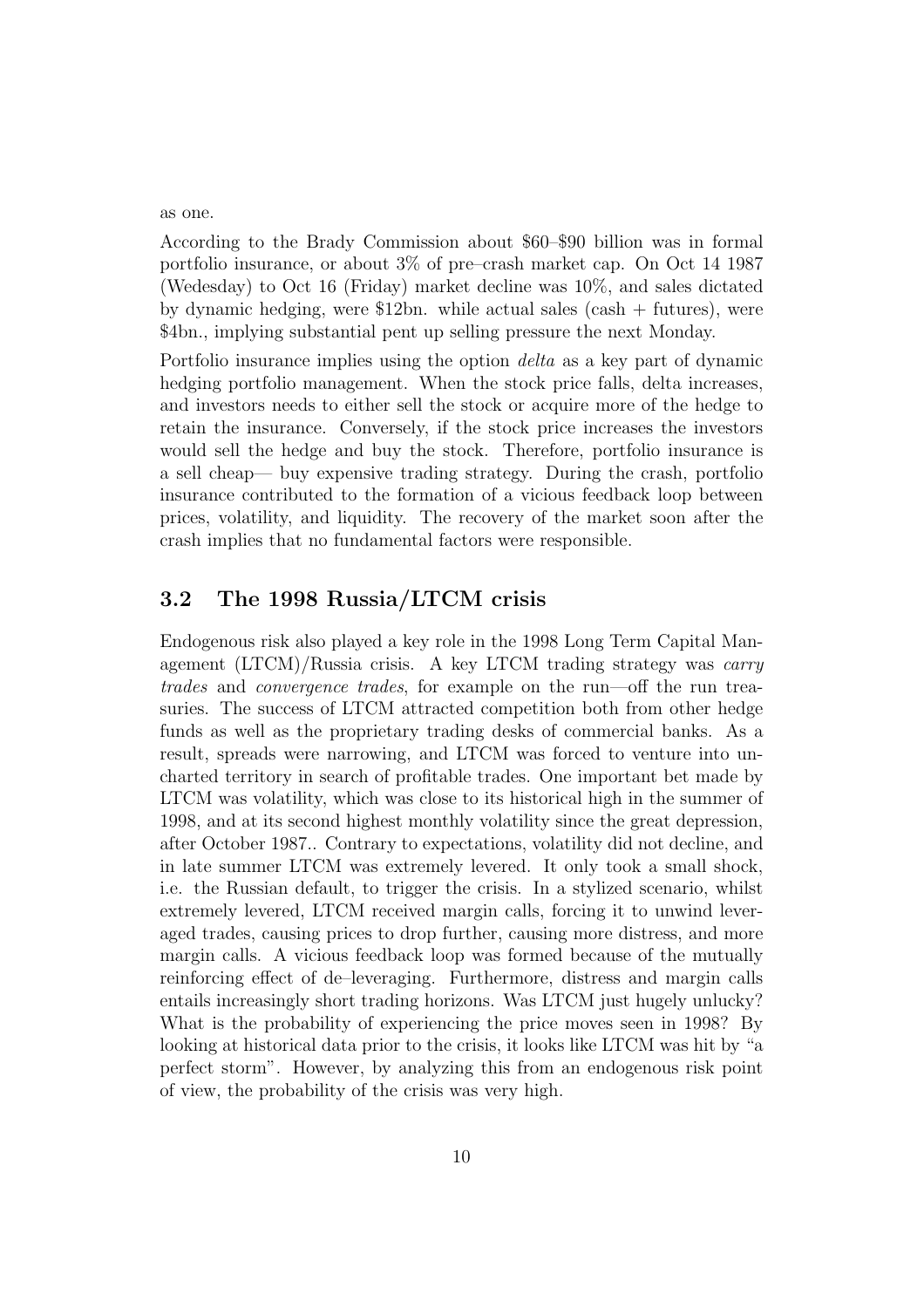### **3.3 The Yen/Dollar Carry Trades in 1998**

Related factors were at work in the yen/dollar crisis in 1998. Coming after the Asian crisis, Japanese interest rates were much lower than U.S. interest rates, while at the same time the Japanese economy was much weaker than the U.S. economy, implying that the yen could be expected to depreciate. This suggests a particular trading strategy, i.e., carry trades. Borrow yen at the low Japanese interest rate, exchange them into dollars and earn the higher U.S. rates. By this a speculator gains both on interest rate differential and the depreciation of the yen. This trading strategy was profitable in the first half of 1998 as the yen continued to depreciate. This situation was however unstable. A small appreciation in the yen led to margin calls for some speculators who had to reverse out of the strategy, buy yen and sell dollars leading to further appreciation of the yen, more distress, and more margin calls. A vicious cycle was formed.

#### **3.4 Analysis**

Both the theoretical analysis and the examples presented above suggests that it would be a folly to ignore endogenous risk. It might be relatively innocuous in stable market conditions to assume that prices are exogenous, however, it is important to recognize that the endogeneity of risk is always present, it is simply less visible when markets are stable. There are three main factors that determine the importance of endogenous risk:

- (i) Diversity of beliefs
- (ii) Diversity of actions
- (iii) Length of horizon (leverage, regulation)

In normal market conditions the actions of market participants are sufficiently diverse for risk to be effectively exogenous. It is however in a crisis situation that price endogeneity becomes crucially important. At the onset of crisis market participants note the increase in risk (less diversity of beliefs), and hedge against it (less diversity of actions). At the same time risk limits and margin calls shorten the time horizon. These factors exasperate the crisis, reinforcing the actions of the market participants. In other words, a vicious cycle between prices, volatility, and liquidity is established.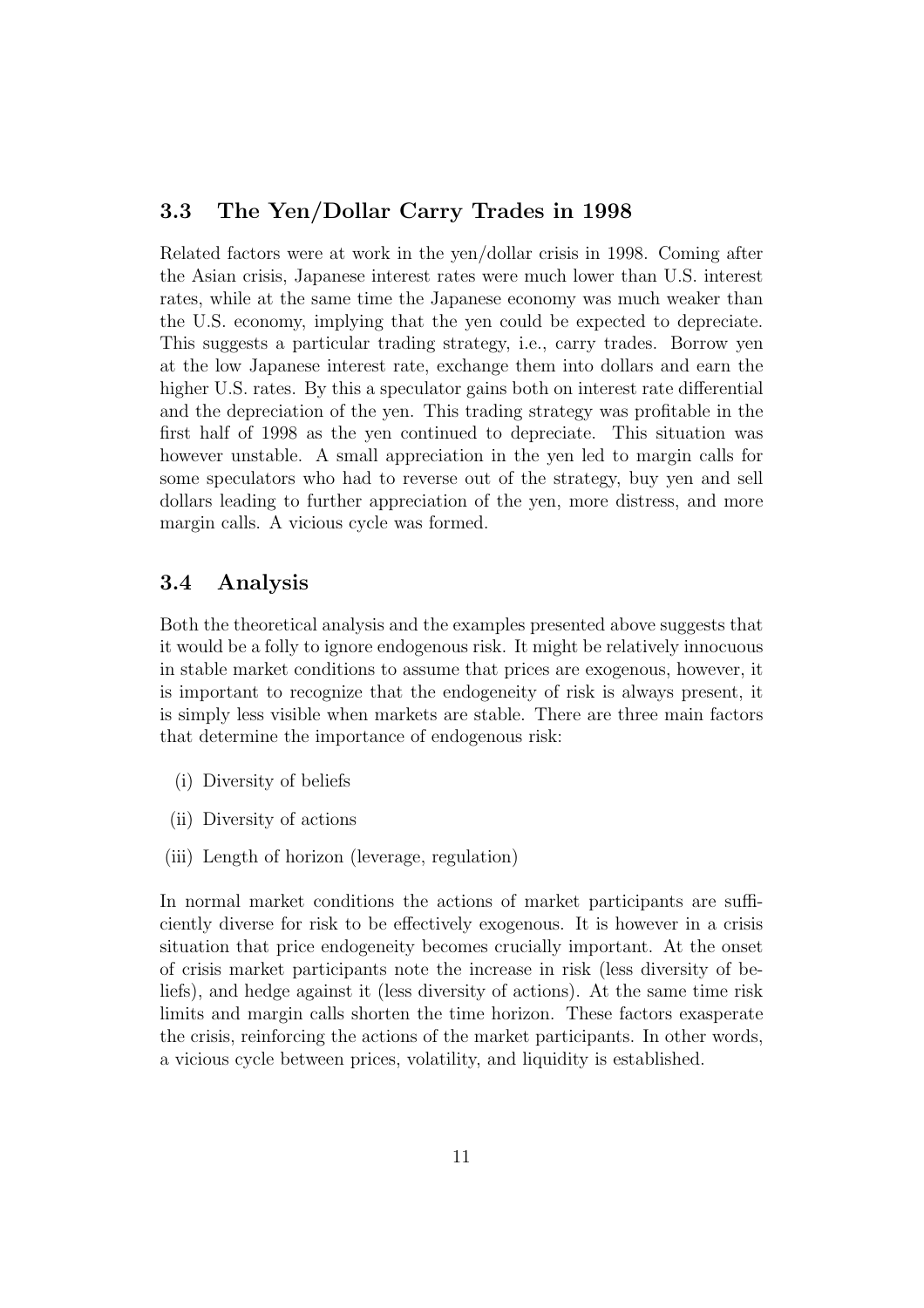### **4 Statistical Properties of Market Prices**

In analyzing the effectiveness of risk management systems and regulatory designs, it is important to consider the statistical properties of data generated by financial markets, e.g. risk clustering, fat tails, and non–linear dependence. Any risk model needs to incorporate these effects if it is to provide reliable answers. Furthermore, given the rapid development of statistical methods for measuring financial risk, sufficient flexibility needs to be built into the actual regulatory methodologies.

The key problem in modelling financial risk arises because risk is a latent process implying that it can't be measured directly, instead it has to be inferred incorrectly from market prices. Complicating this is the fact that models have to be designed and tested with historical data, indeed, given the need for backtesting were statistical accuracy dictates a sufficient number of "violations". Backtesting a VaR model at the 99% significance level requires more than 10 violations or thousand days (four years) of daily observations. Reserving one year for model estimation risk models implies that in general risk models are created with data that is more than five years old. Granger and Timmermann (2002) argue that searching for violations of market efficiency with old data and new technology is somewhat contradictory. I suspect the same might apply to financial risk because financial institutions are constantly improving their risk forecast models invariably affecting prices in the process.

The main stylized facts about financial returns are risk clustering, fat tails, and non–linear dependence.

### **4.1 Risk Clustering**

It is well known that financial returns have risk or volatility clusters, a property exploited by Engle (1982) ARCH model. Unfortunately, volatility clusters are not regular, not only does the return data have long run clusters, spanning years or decades (see Figure XXX), it also has much shorter clusters spanning days. This implies that forecasting volatility is very imprecise, in some cases volatility forecasts appear to be as uncertain as the underlying returns data. Volatility models are highly dependent on the estimation horizon because the model parameters give the steady-state to which short-term shocks revert to. It is however in the forecasting of covariance matrices that volatility models become much more unreliable because the only way to estimate large covariance matrices is by using factor models, which effectively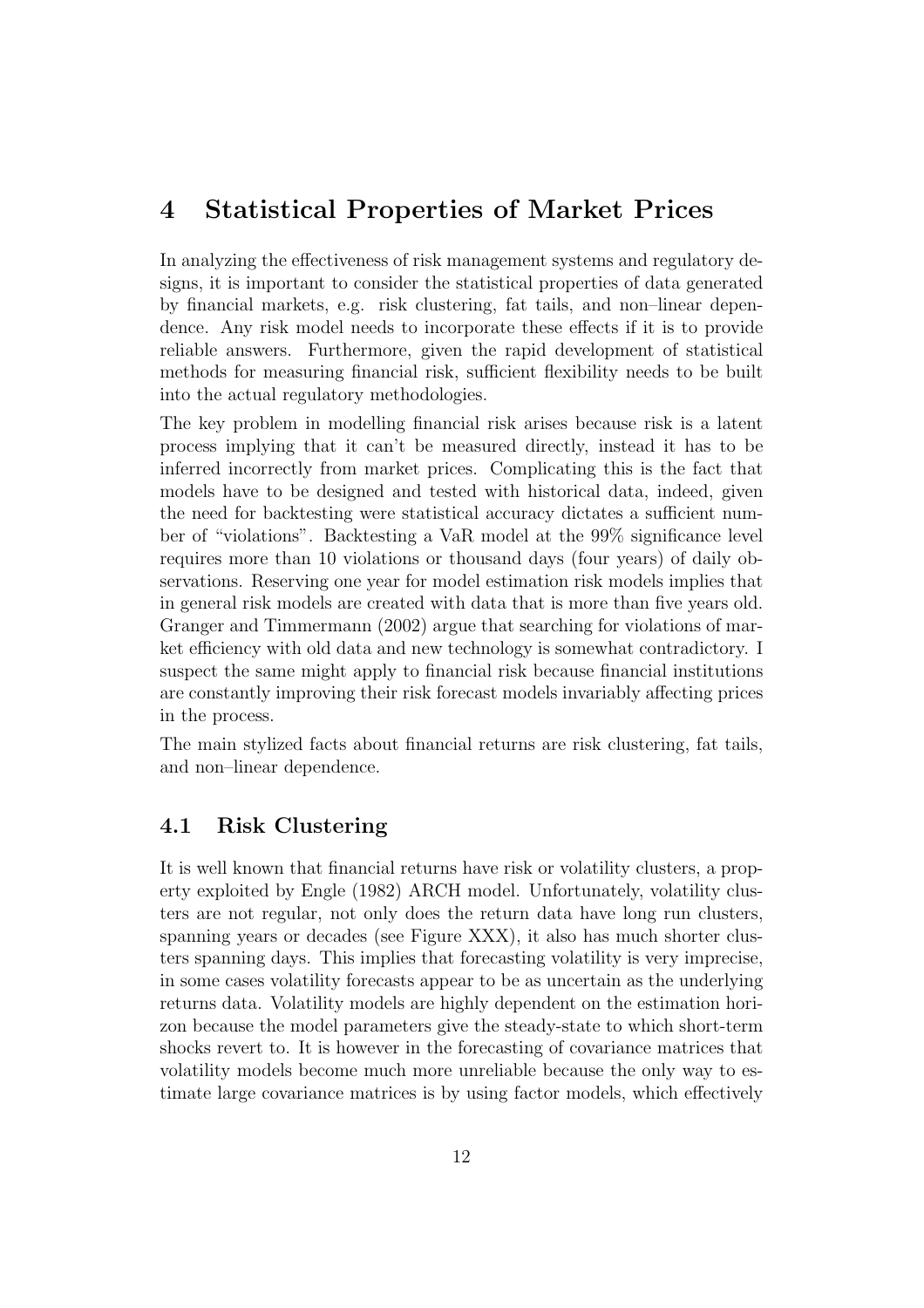model the aggregate behavior and not the dynamic interactions between two assets. In addition, multivariate volatility analysis depends on a linear dependence, which is known not to hold for financial data.

### **4.2 Fat Tails**

A key property of financial returns data is fat tails, implying that outliers or extreme events are much more likely than for normally distributed data with the same mean and variance. The difference between the actual return distribution and the normal distribution is substantial. Consider, e.g., Figure 2 on page 21 which shows the daily S&P 500 return from 1929 to 2003. Superimposed on figure are the standard errors of the data. The largest one day drop is in 1987 which is 20 standard errors (sigmas) from the mean. Under the normal distribution a 20 sigma event occurs every  $4 \times 10^{88}$  days. In contrast, the earth is estimated to be about  $10^{14}$  days old, and the universe  $10^{17}$  days old. Similarly, a 5 sigma event under the normal distribution happens once every  $3 \times 10^6$  days or once in 10,000 years. The data sample contains about 30 5 sigma events since years. Similar results apply to other financial data.

This suggests that methods depending on volatility, either directly, or indirectly (like typical implementations of VaR) are bound to be unreliable.<sup>6</sup>

### **4.3 Non–Linear Dependence**

The most important stylized fact about financial return data, at least from a supervisory point of view, must be non-linear dependence. Embrechts et al. (2000) identify three fallacies about financial data:

- Fallacy 1 Marginal distributions and their correlation matrix uniquely determine the joint distribution. This is true for elliptical families, but wrong in general
- Fallacy 2 Suppose that we have  $VaR(X)$  and  $VaR(Y)$ . Is the VaR of the sum VaR  $(X + Y) \leq$  VaR  $(X)$  + VaR  $(Y)$ ? This is true for elliptical families, but wrong in general (noncoherence of VaR)
- Fallacy 3 Small correlation of  $(X, Y)$  implies that X and X are close to being independent. This is true for elliptical families, but wrong in general , see Example 1 on the next page

<sup>6</sup>Conditional volatility models do not generally perform well in forecasting the risk of extreme outcomes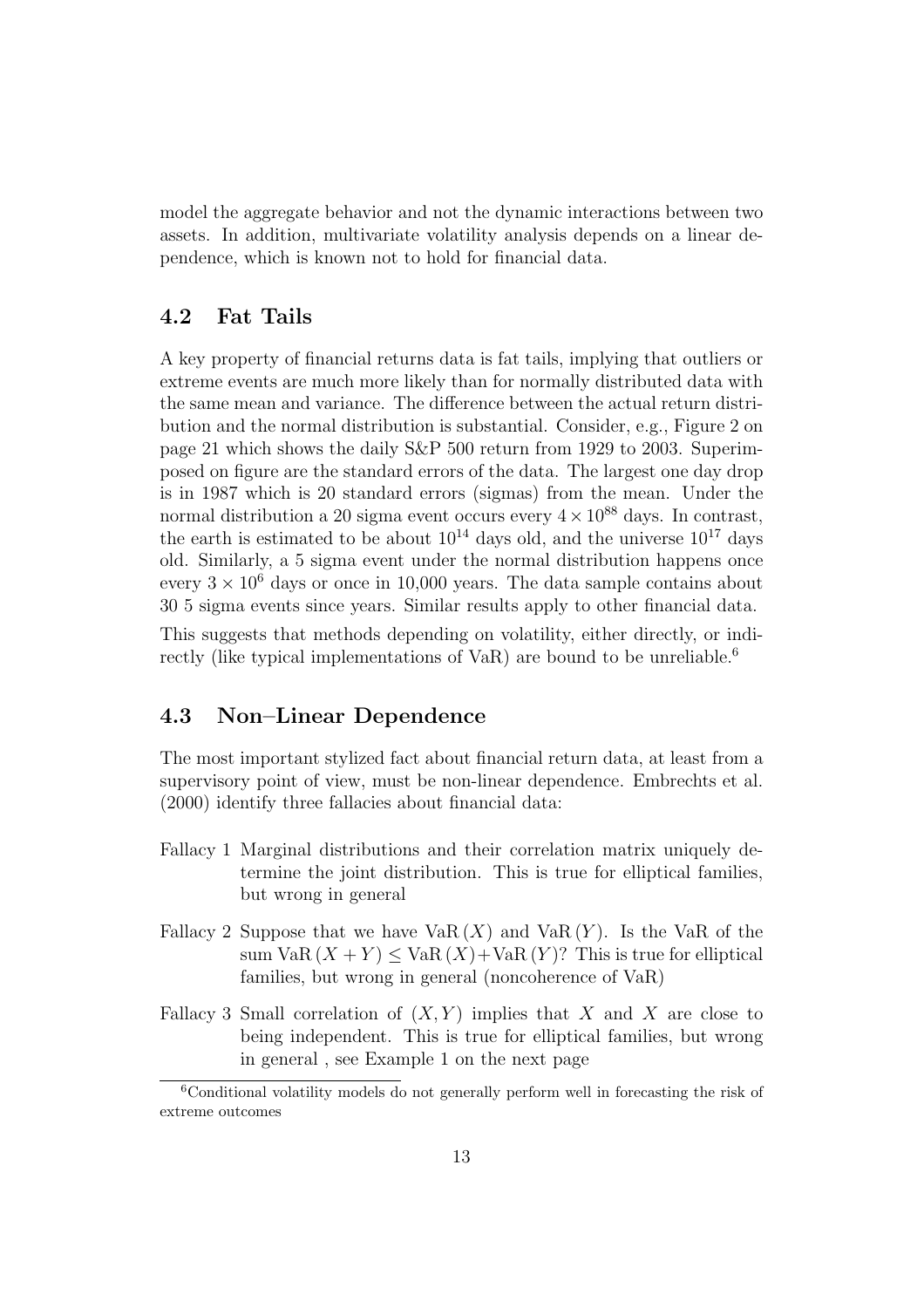**Example 1** *Suppose we have 2 countries, with risk factors* X and Y, re*spectively. Define the random variable*  $Z \sim \mathcal{N}(0, 1)$  *and the* contagion generator  $U \sim UNIF(\{-1,+1\})$ ,  $Pr(U = -1) = 1/2 = Pr(U = 1)$ , and in*dependent from* Z. Let  $X = Z \sim \mathcal{N}(0, 1)$  and  $Y = UZ \sim \mathcal{N}(0, 1)$ . It *is clear that the two country risk factors* X *and* Y *are uncorrelated because*  $Cov(X, Y) = E(XY) = E(UZ^2) = E(U)E(Z^2) = 0$ *. Hence*  $\rho(X, Y) = 0$ *. However,* X *and* X *are strongly dependent: with 50% probability* comonotone*, with 50%* countermonotone *Note that* X *and* Y *are not jointly normally distributed. See Figure 3 on page 21.*

Financial data is in general non-linearly dependent, implying that linear measures of dependence, i.e., correlations do not show the full picture. For example, several studies have demonstrated that dependence is much stronger in the lower tail than in the upper tail, implying that when markets are generally increasing some assets increase in values whilst others decrease. In contrast, when markets are dropping, most assets fall together. As a result, correlations overestimate diversification effects when markets are rising and underestimate joint downside risk when markets fall.

Non-linear dependence further demonstrates the problem with relying on correlations in designing stress tests. Almost regardless of the marginal distributions, if different assets are linked together by linear dependence only, there is almost a zero probability of them falling together.

### **4.4 Analysis**

Recently, much research on statistical risk measures has emerged, from theoretical, empirical, and practitioner points of view. Issues such as fat tails and non-linear dependence are now widely understood, and risk models incorporate them whenever they can. Unfortunately, despite of all these risk modelling techniques, accurate risk measurements are as elusive as ever. The new models may provide accurate risk forecasts for historical data, but less so for future risk. There are many reasons for this, e.g., increased sophistication in financial products and trading systems, implies that risk models are always catching up. But the quality of risk forecasts depends very much on the risk level.

Modern models can now provide robust risk forecasts for relatively low risk levels, such as 90% or 95%, even up to the regulatory 99%. It is important to keep in mind that at a daily frequency these probabilities correspond to the worst outcome in two-weeks, one month, and five months respectively. From the point of view of internal risk management this may be sufficient.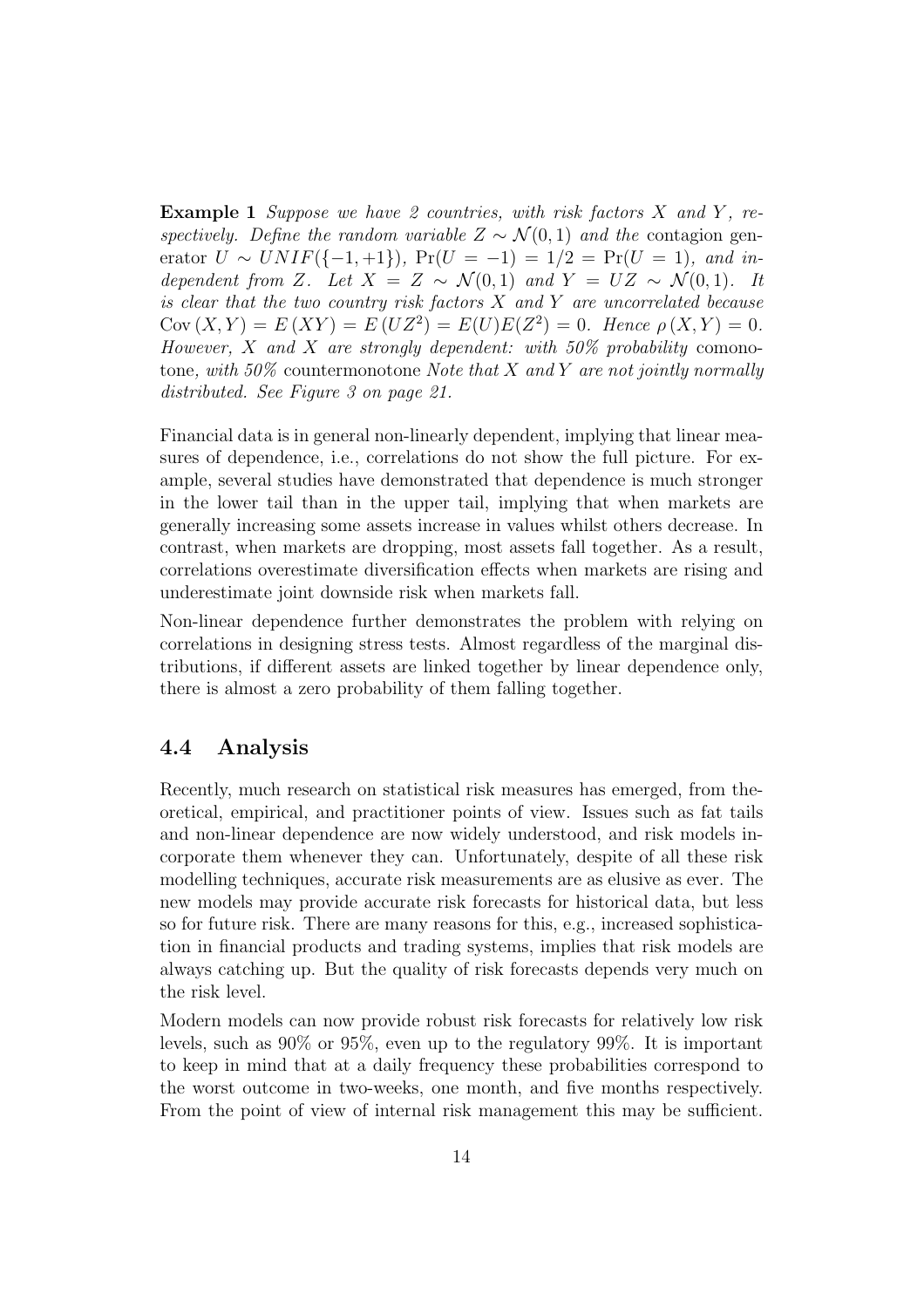However, the fact remains that a financial institution violating its 99% VaR has little bearing on its overall stability. Indeed, it is the extreme risk levels, the once a year event, or the once a decade event, that are relevant from a systemic risk point of view. Unfortunately, forecasting risk at those levels is somewhat challenging.

The presence of non-linear dependence in financial data is perhaps even more insidious than fat tails because non-linear dependence can be harder to detect and is more difficult to model than fat tails. The implications of non-linear dependence are however quite severe. It implies that financial institutions underestimate the joint risk of extreme outcomes, and that supervisors may underestimate systemic risk. Much discussion about dependence between different assets, portfolios, or institutions focuses on correlations. Unfortunately, correlations are an *average* concept, describing relationships in the typical situation. Financial crises are nothing but typical. Relying on the average measurement of dependence implies under appreciating downside risk in markets under stress. Hence, ignoring non-linear dependence provides a sense of false security.

### **5 Procyclicality and Basel**

The Basel Committee has adopted these assumptions whilst designing Basel– II, in particular the idea that prices are exogenous. This implies that, banks are price takers, able to measure prices and risk, hedge against risk, but not affect the statistical properties of prices and risk in any way. There is, however, no *a priori* reason to believe that this is correct. For example, while each bank may be viewed as a price taker, in aggregate that is not true. If regulations make banks behave in a more similar way than before, prices can no longer be viewed as exogenous, and a direct feedback loop from regulations to prices is established.

The intuition of the theoretical models discussed above cast considerable doubt over the validity of backward looking risk models as a regulatory tool. Suppose that observations on past market prices show nothing out of the ordinary, and as a result, risk models forecast business as usual. Furthermore suppose that some market participants believe a crisis is imminent, and that this view is spreading. If a sufficient number of financial institutions share this view, it becomes rational to act on it by altering the asset mix, hedging against downside losses, and selling risky assets. This in turn can be sufficient to actually trigger the crisis. In this case, backward looking risk models show nothing out of the ordinary, while the actual probability of a market crash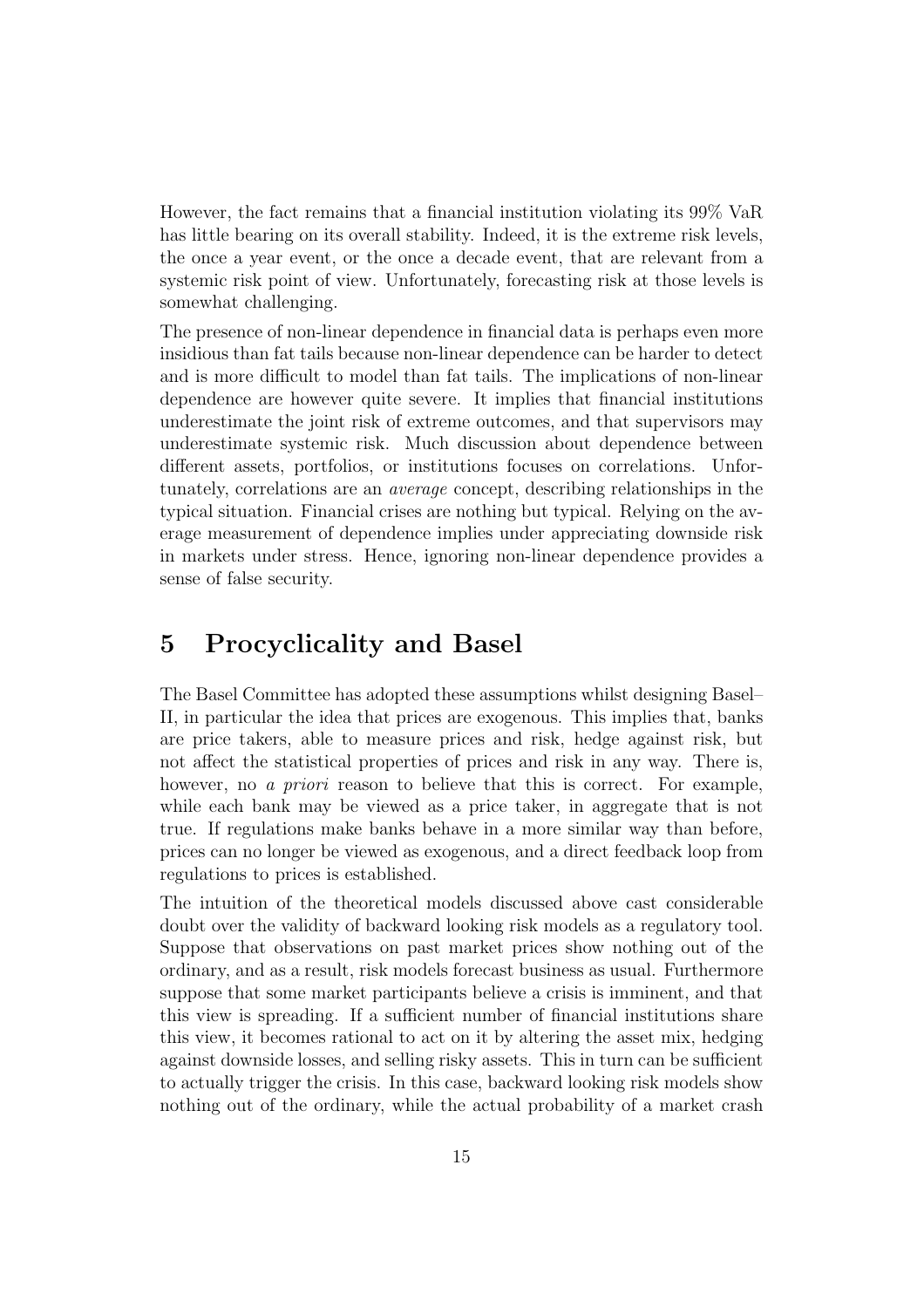steadily increases.

The primary causal effect is the harmonization of preferences that the crisis brings about, and the resulting herding behavior of market participants. The effects of this preference harmonization are especially important for volatility and liquidity, or as stated by Committee on the Global Financial System (1999) in the"five guiding principles for the design of deep and liquid markets" including "heterogeneity of market participants".

### **5.1 Other Views on Basel–II**

The complexity of the Basel–II is e.g. addressed by the General Manager of the BIS:

"To the criticism of complexity, there are two answers. First, banking itself has become more complex. ... The second answer is that, for banks with straightforward business models and noncomplex loan portfolios, the new accord really adds very little in the way of complexity."

Crockett (2003).

Other supervisors appear to disagree with this view:

"I have consistently expressed profound concern about the level of detail and specificity of the Basel proposal. In my view, the complexity generated in Basel II goes well beyond what is reasonably needed to implement sensible capital regulation."

Hawke (2003) Comptroller of the Currency

These arguments for procyclicality are of course controversial. While I am not aware of many studies arguing that these arguments are wrong, some opposing views have been expressed. Within the academic community Jorion (2002) states:

"The vicious circle argument for market risk charges, however, is being generalized to credit risk as a criticism of any risk-sensitive capital requirements. We should also note, however, that such criticisms fail to offer plausible alternatives. The history of failures in banking systems and enormous costs on the economy provides a powerful rationale for regulation. Having no capital requirement at all is not realistic."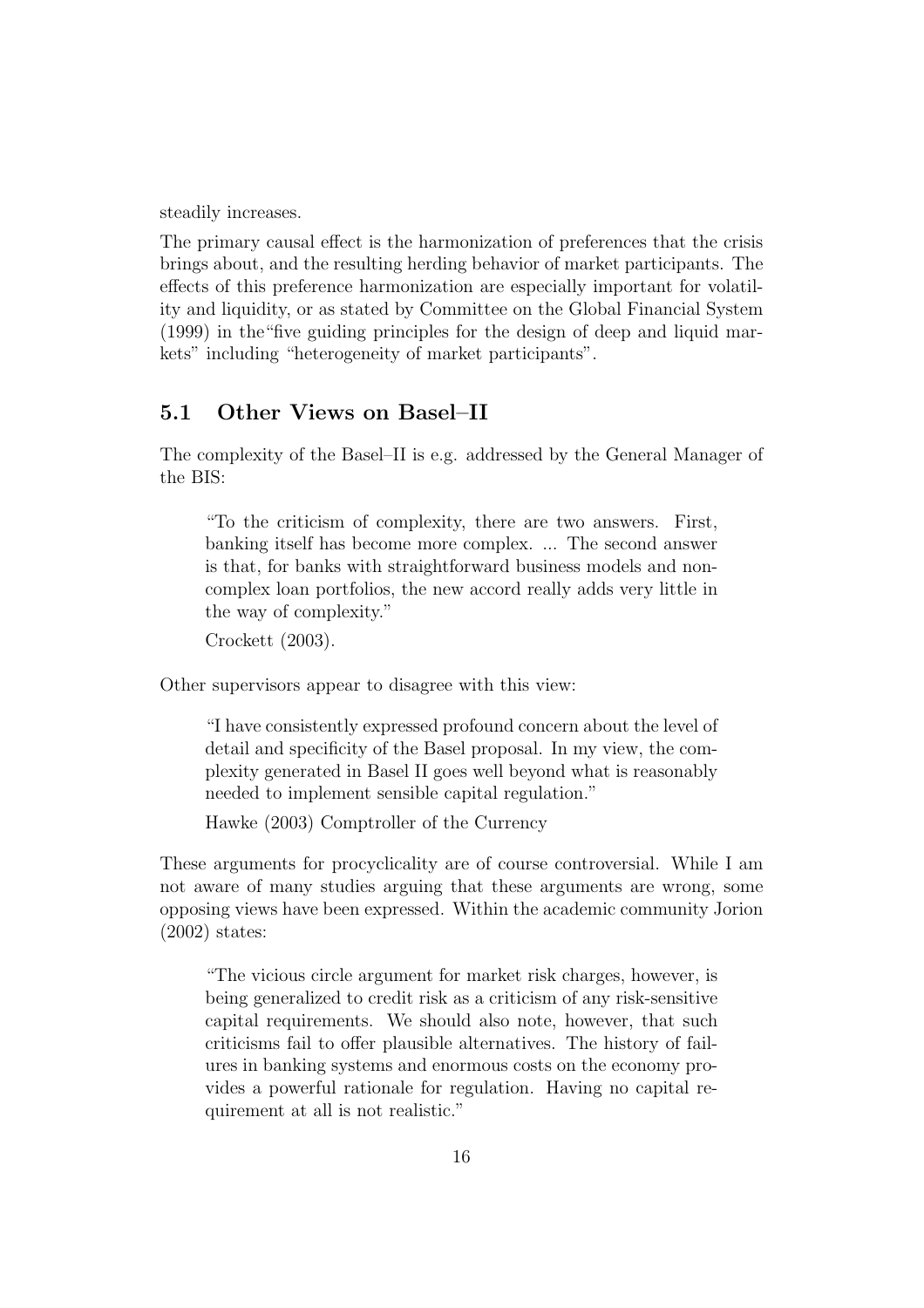Jorion (2002)

At least two supervisors have expressed their disagreement with analysis of the type presented above:

"First, the sophistication and structure of risk-management models vary widely. This point applies with full force to value-atrisk models in use at commercial banks, an area the Federal Reserve has some knowledge of through our supervisory oversight. Our examiners have observed that banks implement a common objective–measuring the value-at-risk of the bank's trading account in highly diverse ways. Given their early stage of development and the diversity with which they are implemented, the use of these models does not seem likely to create herding behavior.

Second, other sources of diversity exist among financial firms, including differences in risk appetites, customer bases, and product lines. These additional sources of variation create considerable heterogeneity in financial firms' trading strategies, in their risktaking, and in how they respond to market shocks.

Finally, ... risk models are never likely to be the dominant driver of the actions of financial firms and are therefore unlikely to generate significant herding behavior."

Ferguson (2002), Vice Chairman of the Board of Governors of the Federal Reserve System

"A second criticism is that the new accord might reinforce procyclicality in financial behaviour.... A first point to make in response to this criticism is that procyclical behaviour of this type is endemic to financial systems, and not simply the result of regulatory requirements. Of course, it is important that regulation does not inadvertently amplify the economic cycle. Several approaches can help here, and have been incorporated by the Basel Committee. Firstly, it can be made clear that minimum capital requirements are just that - minimum requirements. ... Second, capital requirements under Pillar I of the accord should not be applied blindly or mechanically. ... Third, it is desirable to use measures of credit risk that are not excessively vulnerable to short-term revisions.

Crockett (2003) The General Manager of the Bank for International Settlements.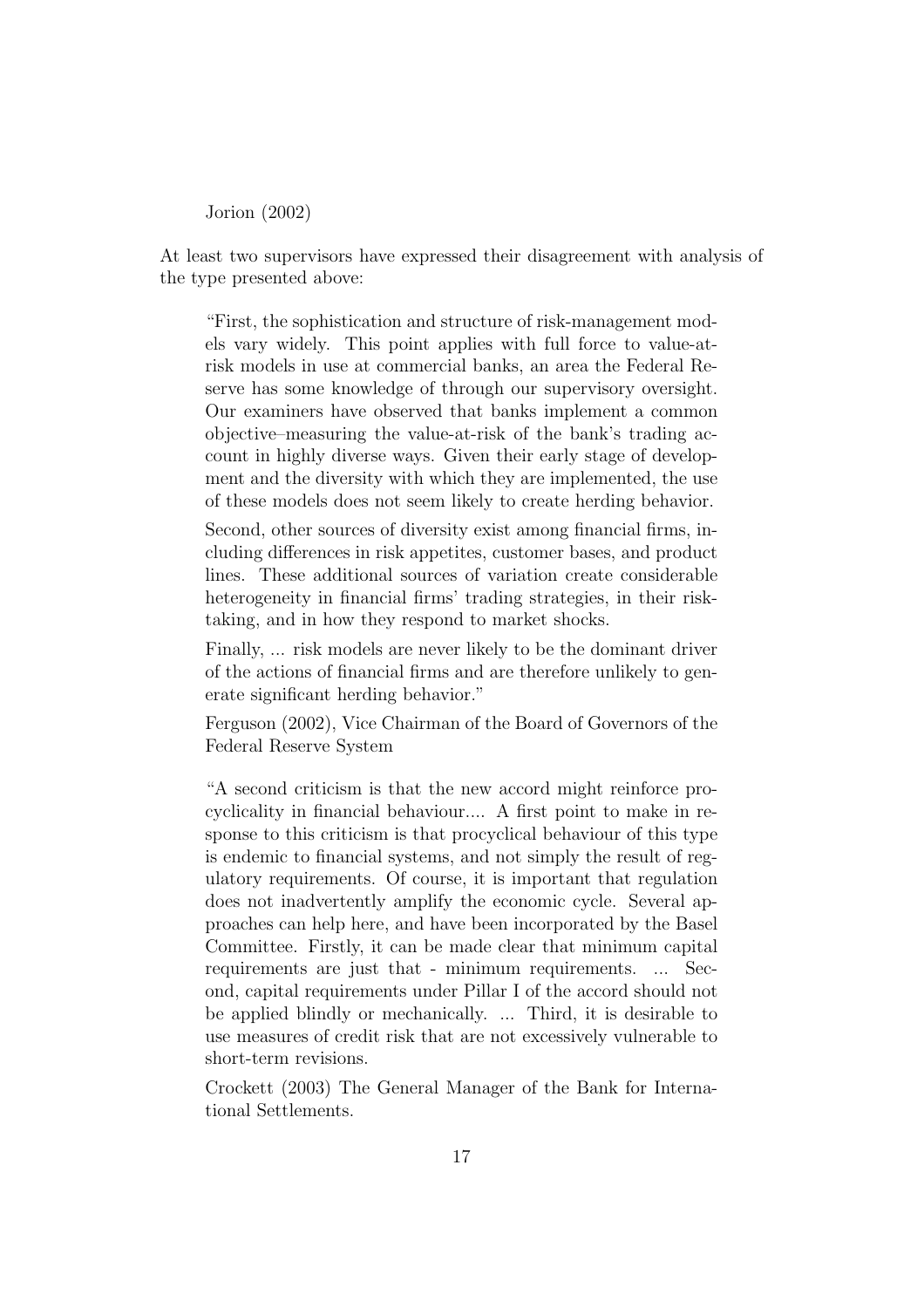These responses fall roughly into three categories. Jorion argues that Basel– II is better than having no regulation, while Ferguson refers to Fed evidence of banks being really heterogeneous, and stating that risk models are not all that important anyway, a view echoed by Crockett who argues that Basel– II only specifies minimum capital, and that intelligent implementations and risk measurements have already been incorporated by the Basel Committee. Of these comments, only Ferguson provides any tangible evidence when he refers to the experience of Federal Reserve bank examiners.

It would be much better if more concrete evidence against the procyclicality argument was available, perhaps financial economic research or statistical evidence. Unfortunately, the supervisors have not done so yet, casting some doubt on their criticism of procyclicality.

Indeed, I remain unconvinced by statements such as

"Overall, it is fair to conclude that there is no evidence to support the assertion that VaR-based risk management systems destabilize the financial system." Jorion (2002)

that are not backed up by any hard evidence.

### **5.2 Stress Testing**

The potential for procyclicality is downplayed by the Basel Committee (2002) when it states that "To help address potential concerns about the cyclicality of the IRB approaches" banks should perform stress testing. Furthermore, Berkowitz and O'Brien (2002) studies the correlations of daily trading revenues for a group of six US commercial banks, and find it to be 12% on average for January 1998 to March 2000, suggesting that on average there is considerable heterogeneity in trading strategies.

This, however, misses the point, the focus is still on the institution level risk, and feedback effects are disregarded. Correlations are an average concept, and say little about dependence in times the crisis. Institution level stress testing does not address the core of the problem of endogenous risk or procyclicality. Ideally, the supervisors should run systemwide stress tests. This has been considered by the CGFS, but ultimately dismissed, "The group concluded that, under ideal circumstances, aggregate stress tests could potentially provide useful information in a number of areas. ... However, the group also noted that it is as yet unclear whether such ideal circumstances prevail." Committee on the Global Financial System (2000).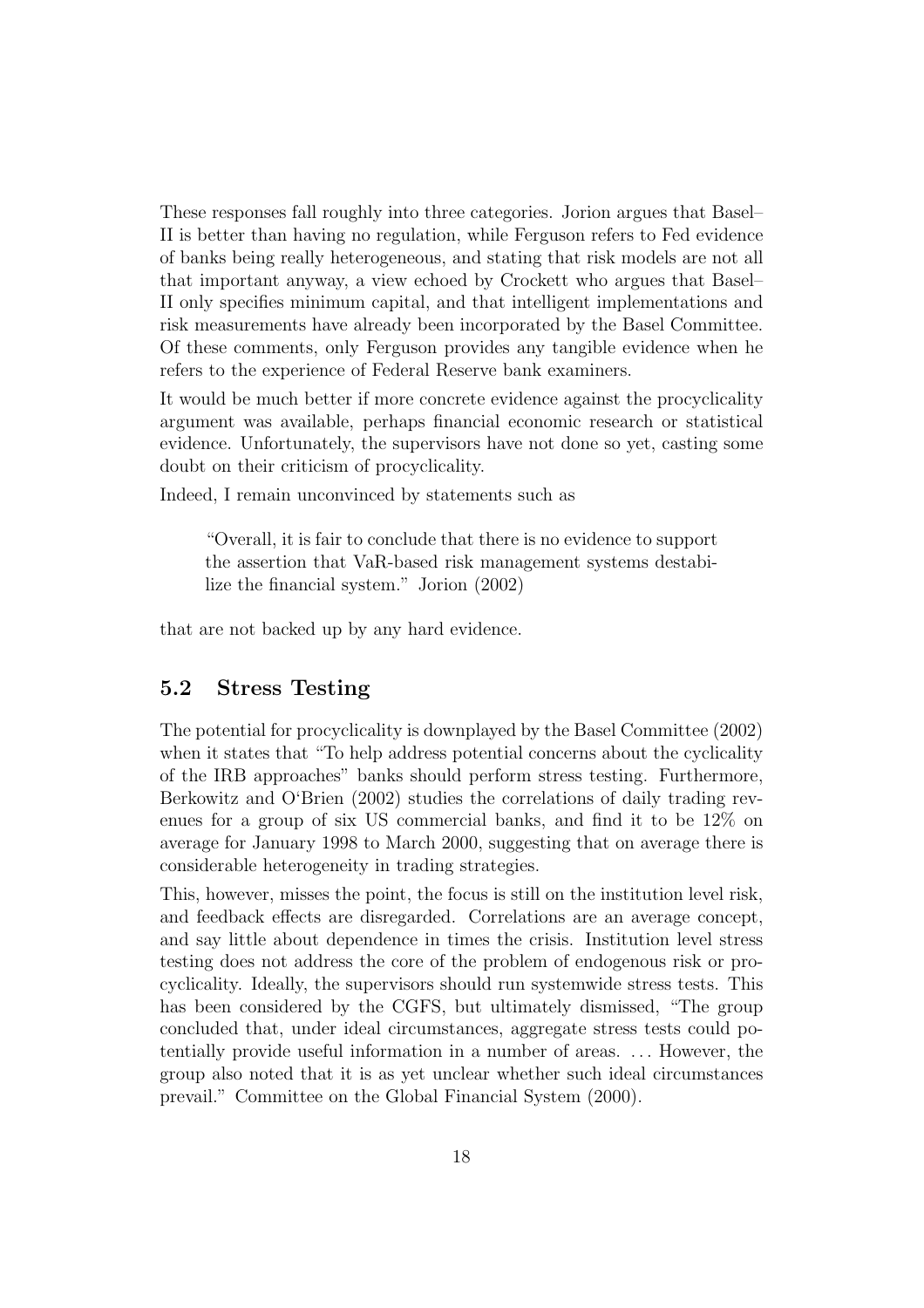Related is the question of effectiveness of stress tests, even the absence of endogenous risk. A common practice is to use some heavy tailed data (heavy tailed marginal distributions) and implement dependence by using correlation matrices. Unfortunately, almost regardless of the correlation coefficient and tail fatness, the probability of a joint extreme drop is very low. It is essential to incorporate non-linear dependence in the design of stress tests to effectively capture the joint extreme price drops across assets observed in market crashes. This is still very uncommon and supervisors have been silent on this issue.

## **6 Conclusion**

New research argues that Basel–II might have far reaching and unexpected economic implications. Of these, the most important is the potential of Basel–II to introduce procyclicality and endogenous feedback loops between prices, volatility, and liquidity. In particular, Basel–II may perversely amplify the riskiness of the financial system, by increasing the frequency and depth of financial crisis.

We simply do not know enough about the nature of risk, be it from a theoretical or empirical parts of view, for us to be able to create an effective regulatory mechanism. Given evidence that the Basel–II cure might be worse for the patient than the decease, it is incumbent upon the Basel Committee to properly address those issues. Either the procyclicality argument is proven wrong, or endogenous risk should be explicitly modelled and incorporated in Basel–II.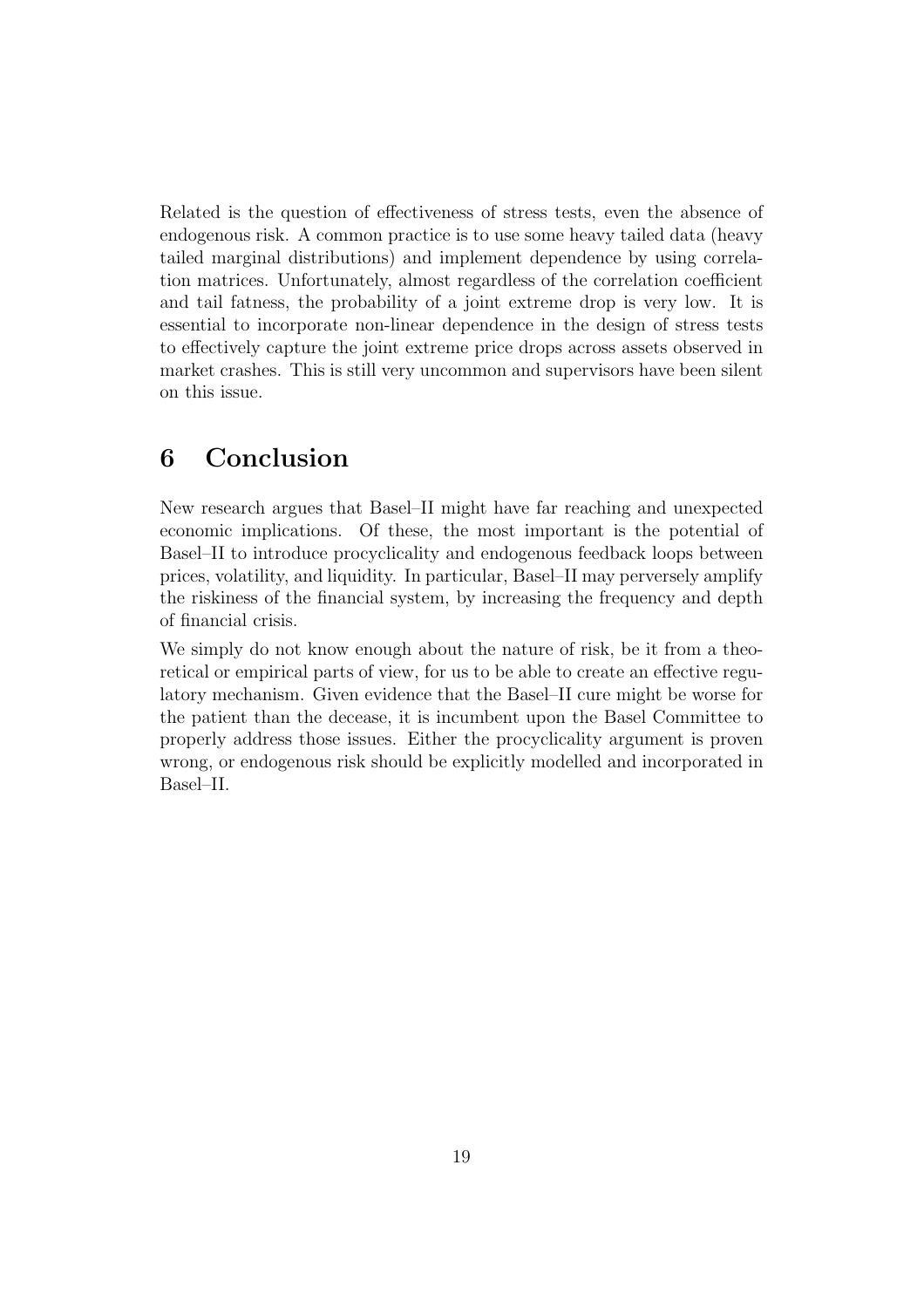Figure 1: VaR and Profit and Loss Distribution



## **Appendix A Statistical Risk Models**

The primary statistical tool for measuring market risk is *value–at–risk* (VaR). The reasons for the popularity of VaR are many, but two are the most important. First, it is specified by regulators (Basel Committee, 1996). Second, of possible risk measures, it has the largest set of desirable properties. In particular, since volatility is a very imperfect measure of risk due to its dependence on normality for interpretation, VaR is perhaps the easiest of the distribution independent risk measures to implement. The former definition of VaR is:

$$
p = \int_{-\infty}^{\text{VaR}} f(x) dx
$$

Where p is a probability level, typically 1\% and  $f(x)$  is the pdf of profit and loss. Graphically, this can be shown graphically by Figure 1.

In general, the pdf of profit and loss is estimated by statistical methods only using historical values of the assets. The Basel regulations require at least one year of daily data in the estimation, and most national supervisors do not allow banks to use more than one year. For details on VaR, especially the pros and cons, see e.g. Daníelsson  $(2002)$ .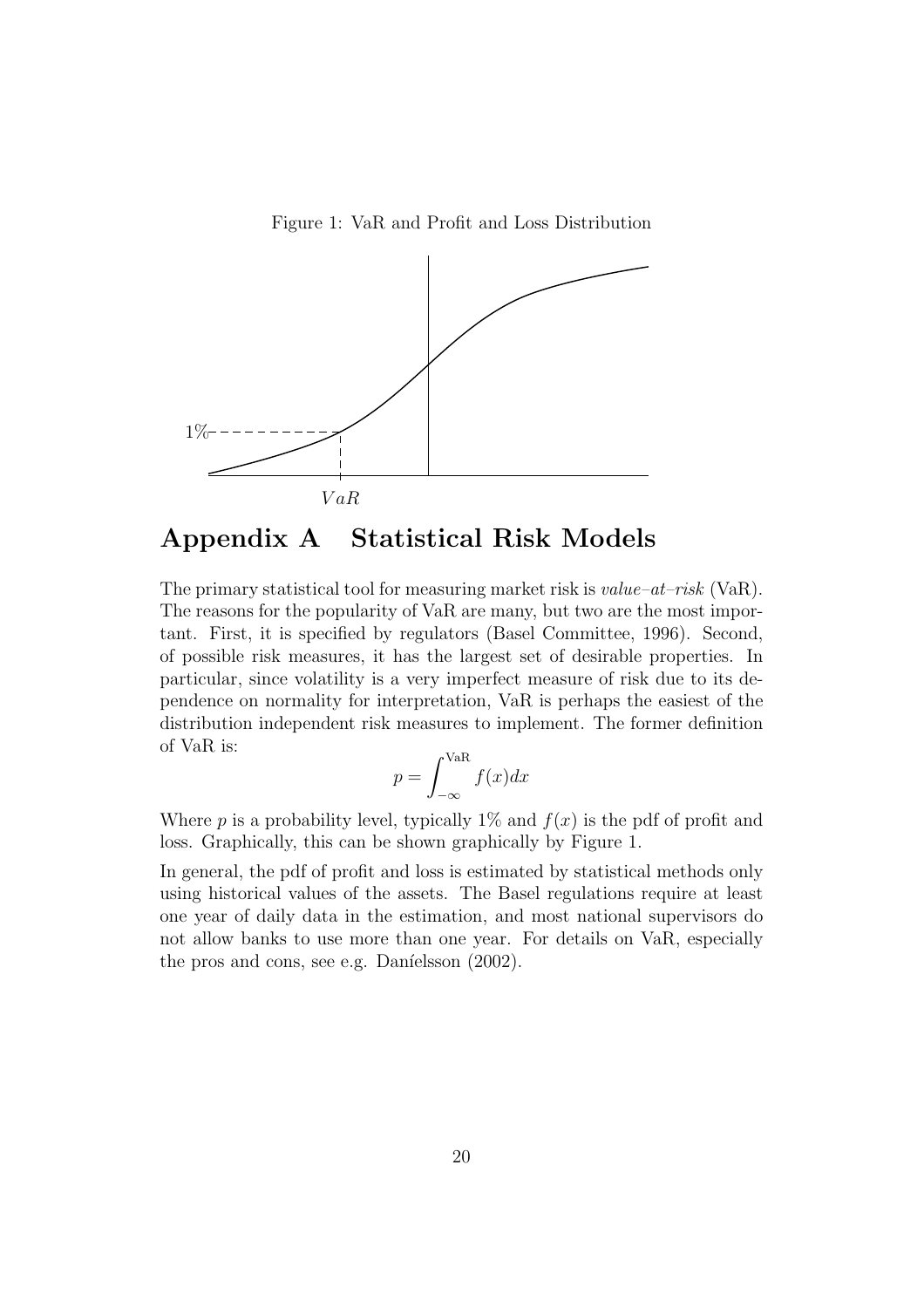

Figure 2: S&P–500 Index returns: 1928 to 2003 with superimposed sigma events.



Figure 3: Contagion example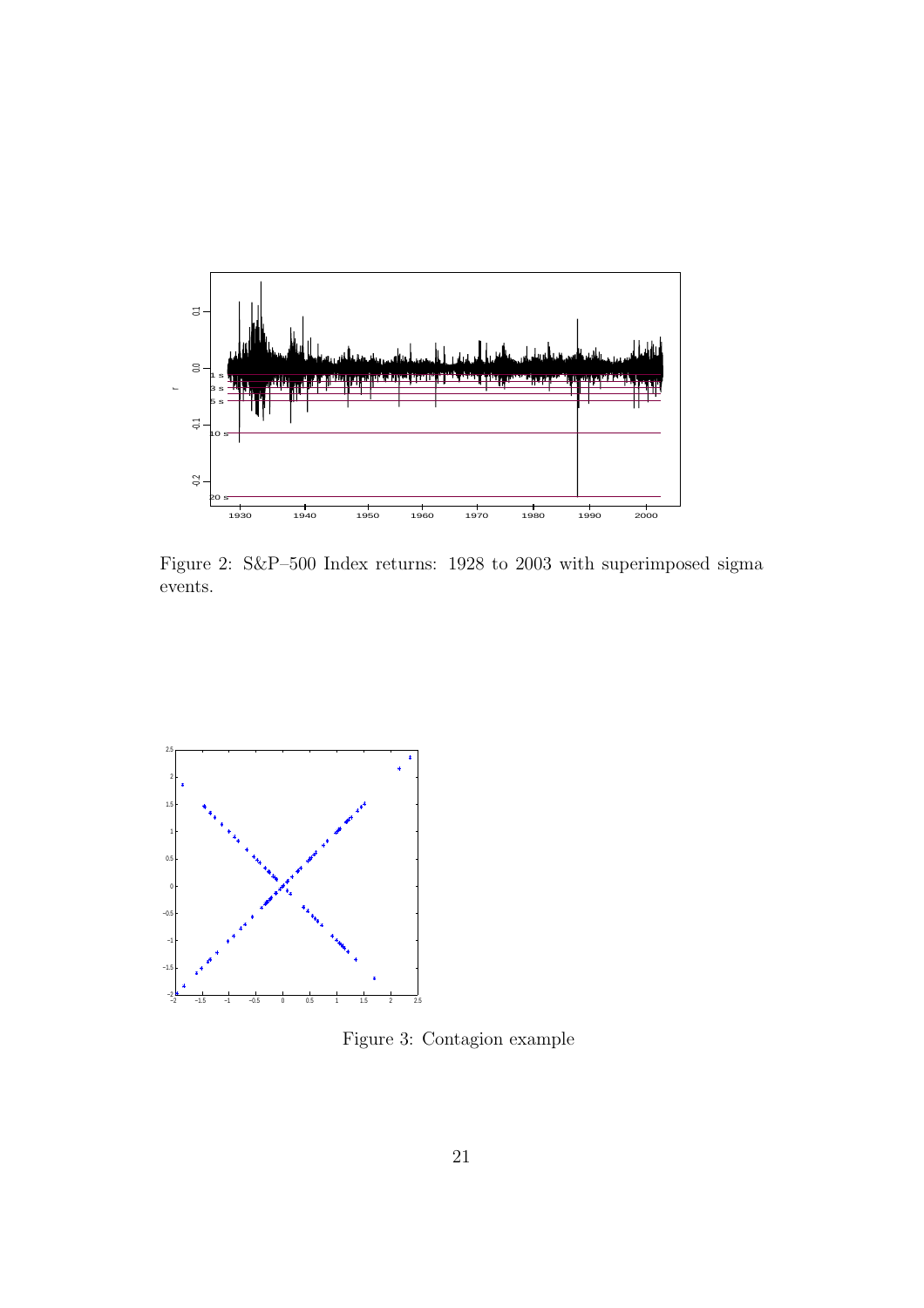### **References**

Bagehot, W. (1873). *Lombard Street*. H.S. King, London.

- Basak, S. (2002). Comparative study of portfolio insurance. *Journal of Economic Dynamics and Control*, 26:7–8:1217–1241.
- Basak, S. and Shapiro, A. (1995). A general equilibrium model of portfolio insurance. *Review of Financial Studies*, 8:1059–1090.
- Basak, S. and Shapiro, A. (2001). Value–at–risk based risk management: Optimal policies and asset prices. *Review of Financial Studies*, 14:371– 405.
- Basel Committee (1996). *Amendment to the Capital Accord to Incorporate Market Risks*. Basel Committee on Banking Supervision.
- Basel Committee (2002). *Basel Committee reaches agreement on New Capital Accord issues*. Basel Committee on Banking Supervision, 10 July 2002 edition.
- Berkowitz, J. and O'Brien, J. (2002). How accurate are the value at risk models at commercial banks? *Journal of Finance*, 57 (June):1093–1111.
- Brady Commission (1988). Report of the presidential task force on market mechanisms. Technical report, Government Printing Office,Washington D. C.
- Committee on the Global Financial System (1999). Recommendations for the design of liquid markets. CGFS recommendation, Bank for International Settlements.
- Committee on the Global Financial System (2000). Stress testing by large financial institutions: Current practice and aggregation issues. CGFS Publications 14, Bank for International Settlements.
- Crockett, A. (2000). Marrying the micro- and macro-prudential dimensions of financial stability. The General Manager of the Bank for International Settlements; http://www.bis.org/review/rr000921b.pdf.
- Crockett, A. (2003). Central banking, financial stability and basel ii. The General Manager of the Bank for International Settlements; http://www.bis.org/speeches/sp030213.htm.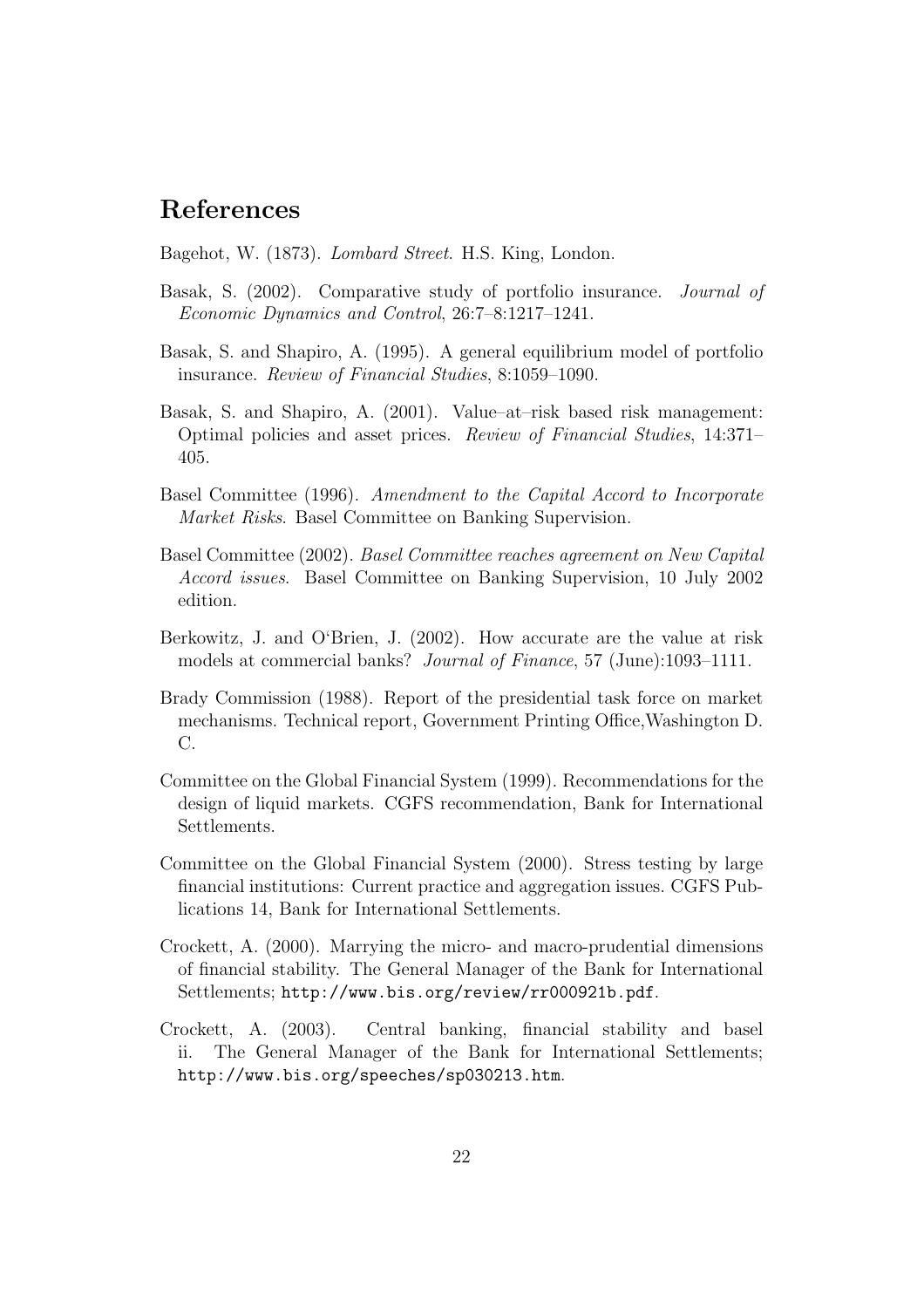- Daníelsson, J. (2002). The emperor has no clothes: Limits to risk modelling. *Journal of Banking and Finance*, 26(7):1273–1296.
- Daníelsson, J., Jorgensen, B. N., and de Vries, C. G. (2002). Incentives for effective risk management. *Journal of Banking and Finance*, 26(7):1407– 1425.
- Daníelsson, J. and Zigrand, J.-P. (2003). What happens when you regulate risk? Evidence from a simple equilibrium model. Working paper, LSE, www.RiskResearch.org.
- Embrechts, P., McNeil, A., and Straumann, D. (2000). Correlation and dependency in risk management: properties and pitfalls. In Dempster, M. and HK, H. M., editors, *Risk management: value at risk and beyond*, volume forthcomming. Cambridge University Press.
- Engle, R. F. (1982). Autoregressive conditional heteroskedasticity with estimates of the variance of the United Kingdom inflation. *Econometrica*, 50:987–1007.
- Ferguson, R. W. (2002). Financial engineering and financial stability. Remarks by the Vice Chairman of the Board of Governors of the Federal Reserve System, http://www.federalreserve.gov/BoardDocs/speeches/2002/.
- Gennotte, G. and Leland, H. (1990). Market liquidity, hedging, and crashes. *American Economic Review*, 00:999–1021.
- Granger, C. and Timmermann, A. (2002). Efficient market hypothesis and forecasting.
- Grossman, S. and Zhou, Z. (1996). Equilibrium analysis of portfolio insurance. *Journal of Finance*, 51(4):1379–1403.
- Hawke, J. D. (2003). Testimony of comptroller of the currency before the subcommittee on domestic and international monetary policy, trade and technology of the committee on financial services of the united states house of representatives february 27, 2003.
- Heinemann, F. (2000). Unique equilibrium in a model of self-fulfilling currency attacks: Comment. *American Economic Review*, 90 (March):316– 318.
- Heinemann, F. and Illing, G. (2002). Speculative attacks: unique equilibrium and transparency. *Journal of International Economics*, 58, no. 2.